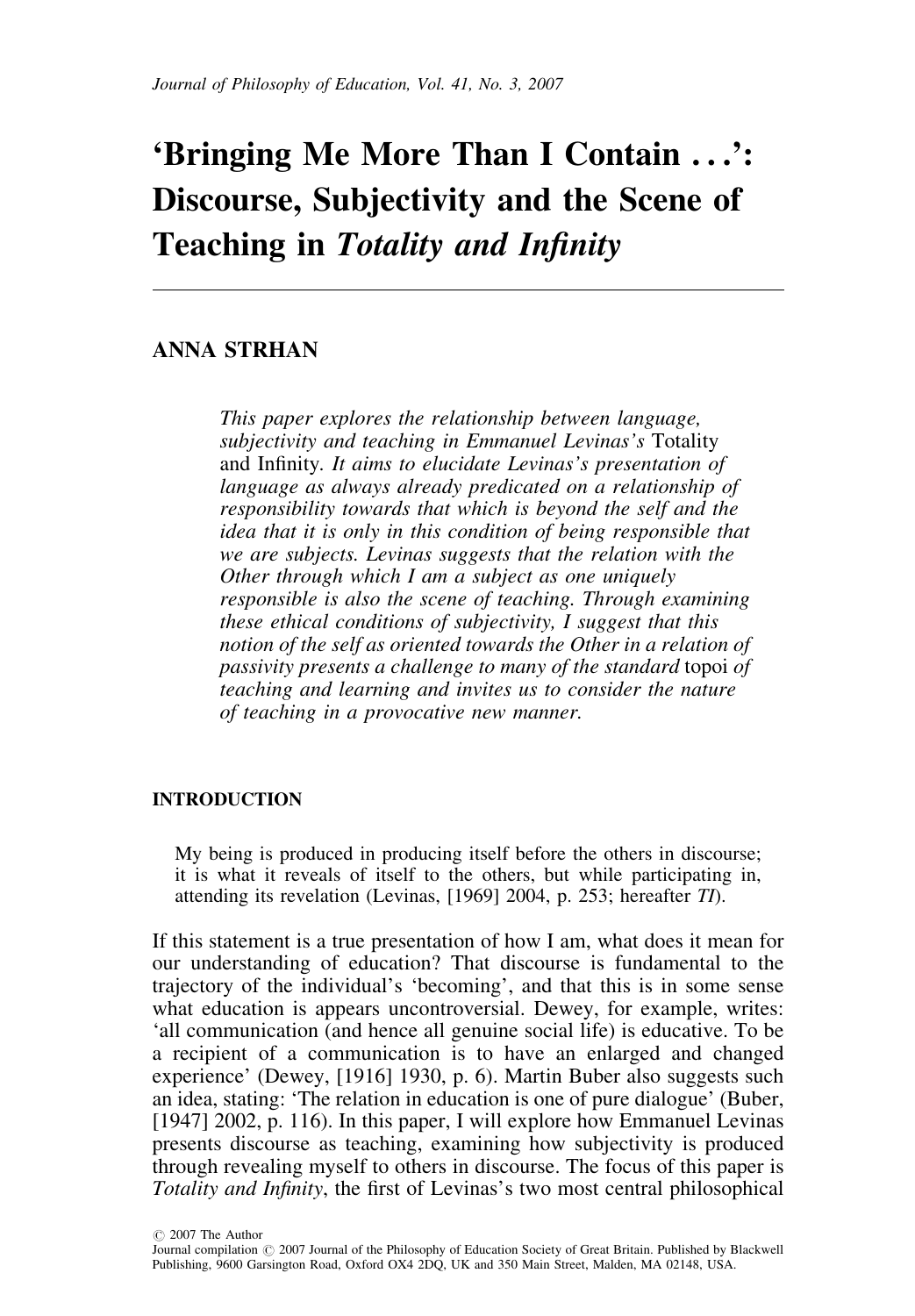works,<sup>1</sup> because it is in this text that we find a highly distinctive and perhaps the clearest discussion by Levinas of the nature of teaching. To say that the discussion is 'clear' is misleading, however. The language of Totality and Infinity, both in English and in the original French, is strange, enigmatic, attempting to draw attention to the impossibility of capturing the relation with the Other<sup>2</sup> in language. As Colin Davis writes:

Levinas's acute awareness of the pitfalls involved in overcoming ontology, in becoming Abraham boldly stepping out into the unknown rather than Ulysses seeking only what he had left behind, helps to explain the extraordinary difficulty of his writing. His texts are assertive and propositional, but also enigmatic, fragmented, paradoxical or perhaps just plain inconsistent (Davis, [1996] 2004, p. 35).

However, despite the difficulty of reading and writing about Levinas, the challenge that he presents to preconceptions of the nature of language and knowledge have significant implications for how we think about education. I will here, therefore, attempt to delineate how Levinas presents teaching as the other's offering of the world to me through speech, in contrast with more maieutic understandings of teaching. I will thereby demonstrate how Levinas's philosophy presents a unique challenge to other conceptions of the function of language. For Levinas, teaching is the space of encounter in which subjectivity is revealed as ethical, constituted through both Desire and goodness, both of which are encountered in language.<sup>3</sup> Through examining how this is presented in Totality and Infinity, I will consider what is unique in Levinas's presentation of subjectivity, and how this encourages us to reconsider what 'teaching' means.

# DISCOURSE AS TEACHING IN TOTALITY AND INFINITY

Before examining Levinas's presentation of language in Totality and Infinity, it is necessary to address briefly the question of Levinas's philosophical methodology. The somewhat oedipal relationship between Levinas's phenomenology and that of Husserl and Heidegger is well documented. Levinas describes his writing as 'in the spirit of Husserlian philosophy' (Levinas, [1981] 2004, p. 183), and in the preface of Totality and Infinity he states:

But the development of the notions employed owe everything to the phenomenological method. Intentional analysis is the search for the concrete. Notions held under the direct gaze of the thought that defines them are nevertheless, unbeknown to this naïve thought, revealed to be implanted in horizons unsuspected by this thought; these horizons endow them with a meaning—such is the essential teaching of Husserl  $(TI, p. 98)$ .

Nevertheless, although the account of ethical subjectivity and the relation to the Other is presented in terms of transcendental phenomenology,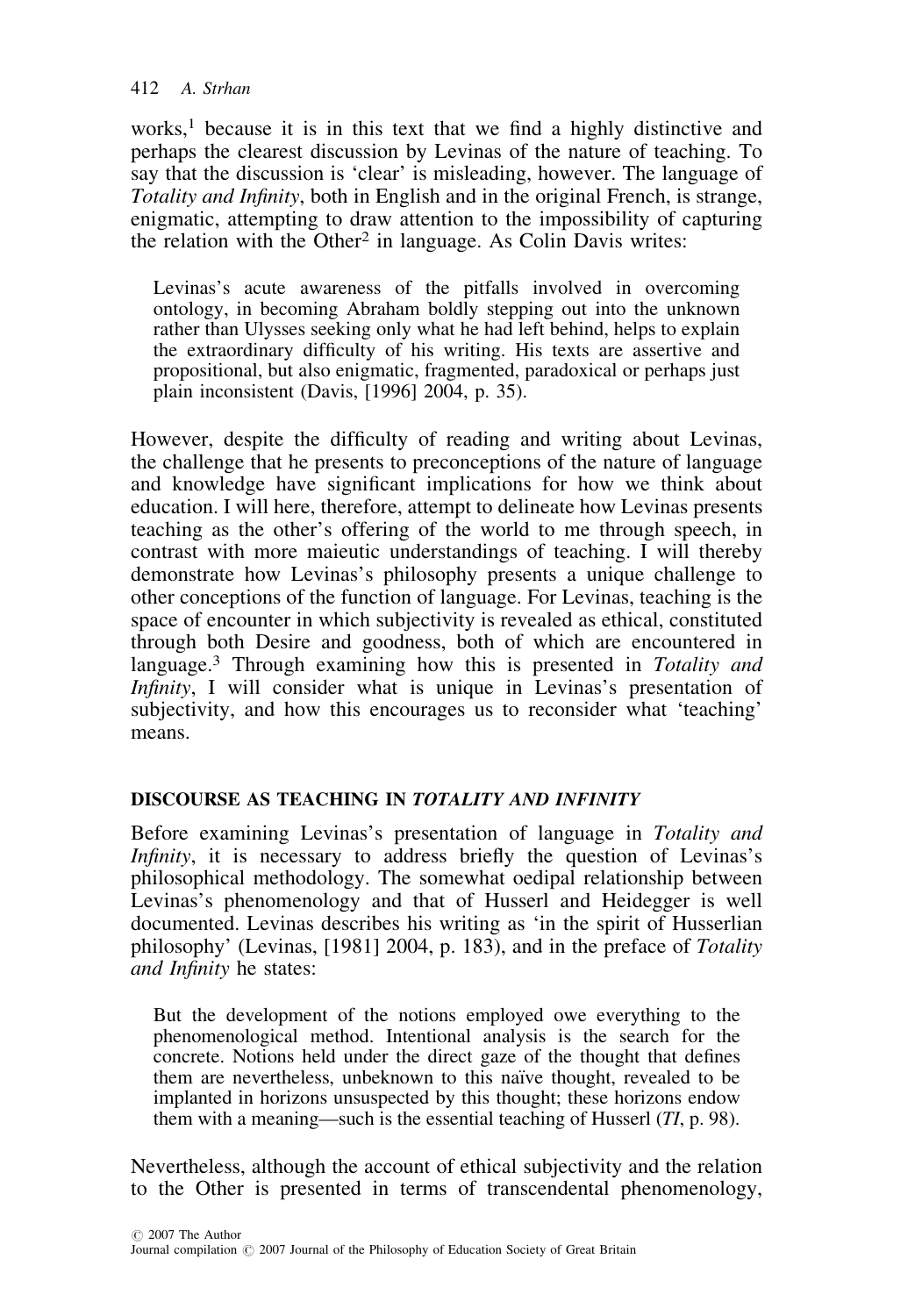scholars have suggested different ways of reading Levinas. Robert Bernasconi, for example, has suggested that it is possible to read Levinas both transcendentally and empirically, but that neither reading is sufficient (Bernasconi, 1989). Levinas describes his own philosophy, in his 1965 essay 'Énigme et phénomène' as a philosophy of darkness (darkness being an allusion to the idea of light in phenomenology), and this is the most useful description of his 'method'. While adopting the Husserlian phenomenological method in Totality and Infinity, Levinas at the same time departs from Husserlian intentional analysis by drawing attention to what lies beyond the phenomenon, opaque to consciousness itself. Levinas is operating outside of either descriptive or normative ethics, and his statement that 'ethics is not an optics'  $(TI, p. 23)$  also indicates the disturbance of the field of consciousness and bringing to light associated with phenomenology. It points to an ethical phenomenology that demonstrates an obsession with the ethical beyond and yet revealed by the phenomenon. This, then, is the philosophical 'framework' within which I propose to analyse Levinas's presentation of language and the scene of teaching in *Totality and Infinity*.

In *Totality and Infinity*, the linguistic order is the site of totality and the site of infinity, or ethics. Levinas states that 'the essence of language is goodness . . . the essence of language is friendship and hospitality' (TI, p. 205). The use of language, however, may be totalising, attempting to bring the Other within the totality of the Same: 'Thematization and conceptualization, which moreover are inseparable, are not peace with the other but suppression or possession of the other' (TI, p. 46). In Totality and Infinity, Levinas seeks to show that the essence of language is interpellation, the Other's address to me, through which I as a subject am situated.

For Levinas, language presupposes a relation to the Other, which remains transcendent to the same, and one of the aims of Totality and Infinity is to demonstrate that the relation with alterity is language itself:

We shall try to show that the *relation* between the same and the other upon which we seem to impose such extraordinary conditions—is language. For language accomplishes a relation such that the terms are not limited within this relation, such that the other, despite the relationship with the same, remains transcendent to the same. The relation between the same and the other, metaphysics, is primordially enacted as conversation  $\ldots$  (*TI*, p. 39).

'Conversation' and 'discourse' are used by Levinas synonymously to describe the relation between self and Other, which maintains a separation between the two terms. Through the approach of the Other, my spontaneity is limited: 'The strangeness of the Other, his irreducibility to the I, to my thoughts and my possessions, is precisely accomplished as a calling into question of my spontaneity, as ethics'  $(TI, p. 43)$ .

This other has been suppressed, Levinas argues, by the history of Western philosophy, as exemplified by the teaching of Socrates as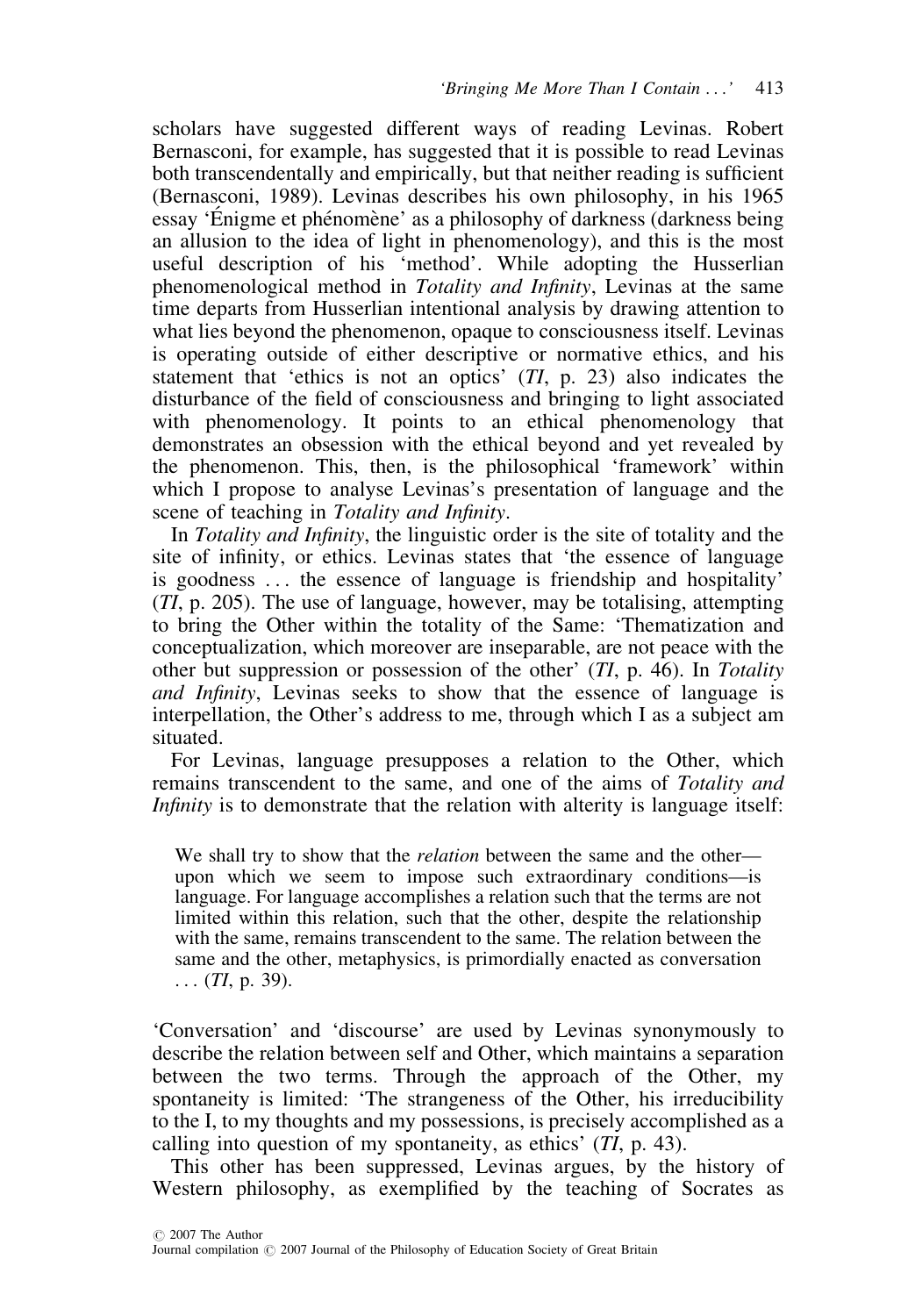maieutics.4 This, Levinas suggests, means: 'to receive nothing of the Other but what is in me' (ibid.). We can see this in the Theaetetus, in which Socrates claims that he is a midwife *(Theaetetus, 184b)*, who delivers thoughts through his maieutic art, the method of delivery being the elenchos. The Socratic dialogue is not an insemination, for Socrates presents himself as a barren midwife in the process of his student's coming to understanding, insisting: 'You ask me if I teach you when I say there is no teaching but recollection' (Meno, 82). For Socrates, knowledge and understanding are not imparted from without, but are seen as 'in' the soul of the individual.<sup>5</sup>

Levinas is radically opposed to this notion of teaching, suggesting instead that to be taught means to encounter that which is wholly other, which 'brings me more than I contain':

To approach the Other in conversation is to welcome his expression, in which at each instant he overflows the idea a thought would carry away from it. It is therefore to receive from the Other beyond the Capacity of the I, which means exactly: to have the idea of infinity. But this also means: to be taught. The relation with the Other, or conversation, is a nonallergic relation; but inasmuch as it is welcomed this conversation is a teaching [enseignement]. Teaching is not reducible to maieutics; it comes from the exterior and brings me more than I contain.<sup>[6]</sup> In its non-violent transitivity the very epiphany of the face is produced<sup>[7]</sup> ( $TT$ , p. 51).

For Levinas, I am taught what I could not have discovered within myself. In the approach of the Other, meaning and truth are produced from beyond myself, and a common world is created between self and Other: 'To speak is to make the world common, to create commonplaces. Language does not refer to the generality of concepts, but lays the foundation for a possession in common' (TI, p. 76). Speech itself is therefore a teaching in its founding of the world and community:

As an attendance of being at its own presence, speech is a teaching. Teaching does not simply transmit an abstract and general content already common to me and the Other. It does not merely assume an after all subsidiary function of being midwife to a mind already pregnant with its fruit. Speech first founds community by giving, by presenting the phenomenon as given; and it gives by thematizing (TI, p. 98).

The etymology of 'thematizing', from *tithemi*, implies placing/setting, here placing what is offered in speech before me, giving me the phenomenon, or to use Levinas's phrase, 'presenting the phenomenon as given'. 'Given' here has the force of 'gift' rather than a flat geometric 'given.' This should not be taken as in any way foundational in a developmental sense, as the development of consciousness; it is rather a description of the conditions of consciousness and subjectivity. However, thinking about how the child might develop language can help us to think further about what this notion of the phenomenon as a gift means. Let us imagine, for example, a small child being given a bowlful of raspberries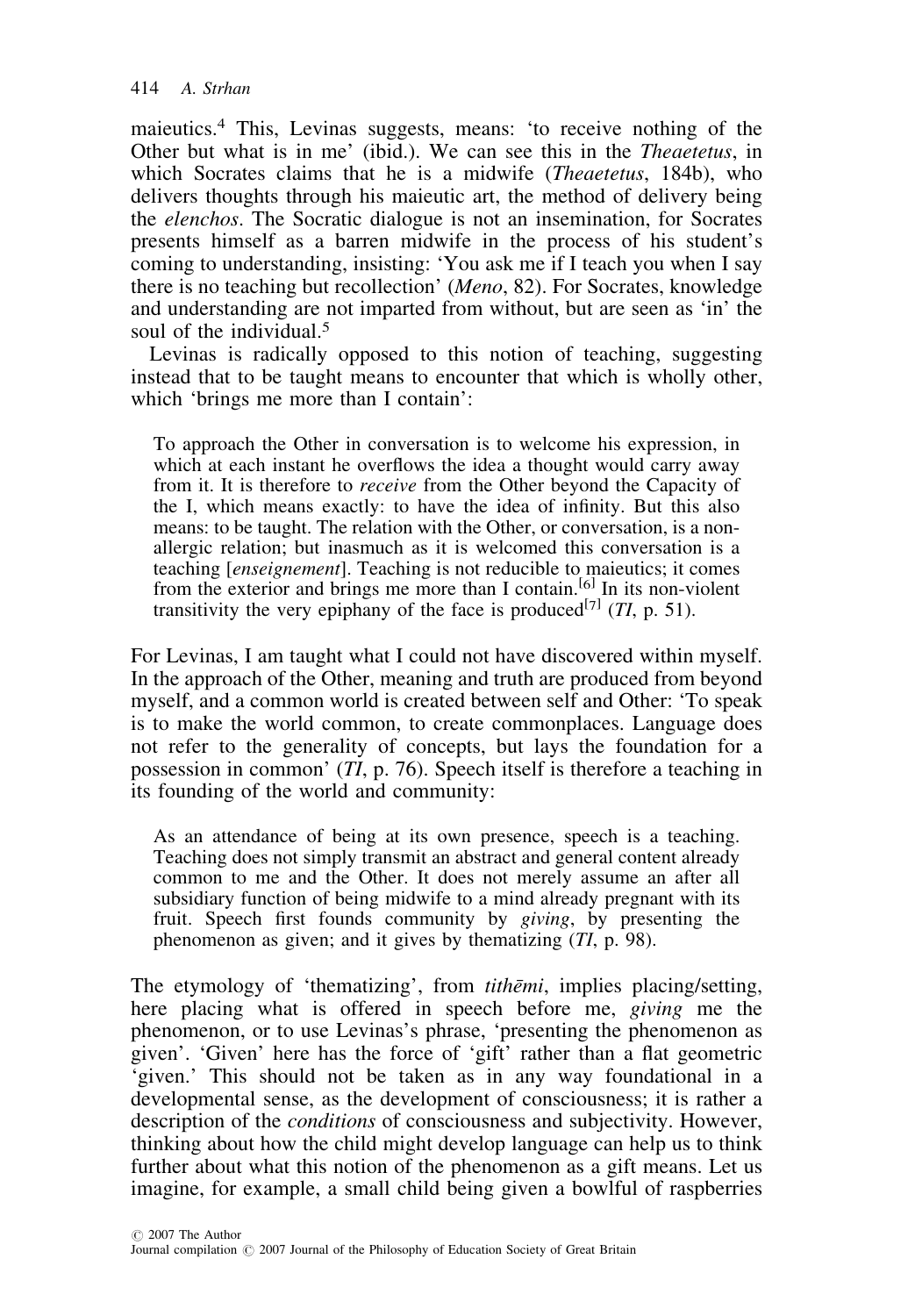by her mother. The child's consciousness of the bowl of fruit and its meaning are invested through the actions and address of her mother who looks for the child's response to her action. Thus it is the mother who 'gives' the child 'raspberries', in the sense that the fruit is thematized, set in place in the world for the child by the mother, given a meaning and a context. What is significant is not the idea that the child learns the word 'raspberry', or the concept 'raspberry' through the mother's actions, but rather that through the 'giving', through the mother's actions that address the child and look for her response, the phenomenon of raspberries comes to the child. The child may be only at an early stage in the development of language at this stage, but as the mother is vulnerable to the way in which the child reacts to her offering, the child's subjectivity is already being produced, prior to its being known by the child. We can easily see why this kind of interaction might be termed 'teaching', and why it is opposed to Socratic maieutics, since the phenomenon comes to the child from beyond herself, and it is this offering of phenomena to me and my receiving them that is for Levinas the condition of subjectivity.

In this scene of teaching, the teacher remains outside of my knowing. 'The master, the coinciding of the teaching and the teacher, is not in turn a fact among others. The presence of the manifestation of the master who teaches overcomes the anarchy of facts' (TI, p. 70). For Levinas this is prior to objectivity, which arises as the result of putting things in question between self and Other, the offering of the world. This is also therefore prior to reason, so that difference and separation must be seen as necessary conditions for reason, rather than reason overcoming difference. The transcendental condition for language then is a relation with what is beyond language. Levinas appears opposed to the view of language as primarily communication, as in common usage<sup>8</sup> and in some contemporary conceptions of English teaching:

The 'communication' of ideas, the reciprocity of language, already hides the profound essence of language. It resides in the irreversibility of the relation between me and the other, in the Mastery of the Master coinciding with his position as other and as exterior. For language can be spoken only if the interlocutor is the commencement of his discourse, if, consequently, he remains beyond the system, if he is not on the same *plane* as myself  $(TI, p. 101)$ .

This should not be understood as a kind of authoritarianism; it tries rather to convey the idea that language comes from outside myself, from an alterity that is rooted in the vulnerability of other persons and is refractory to my intentionality. The idea here that the relation between I and Other is not reciprocal is fundamental, since if I posit the Other as another I, for example, I minimise their alterity and presume to know them as one like me.9 The speaking of language depends on its commencement by one who is outside language, for whom I have responsibility, and thus he is, in this sense my Master, as he calls me to responsibility from his position of vulnerability. This alterity that is situated at the commencement of my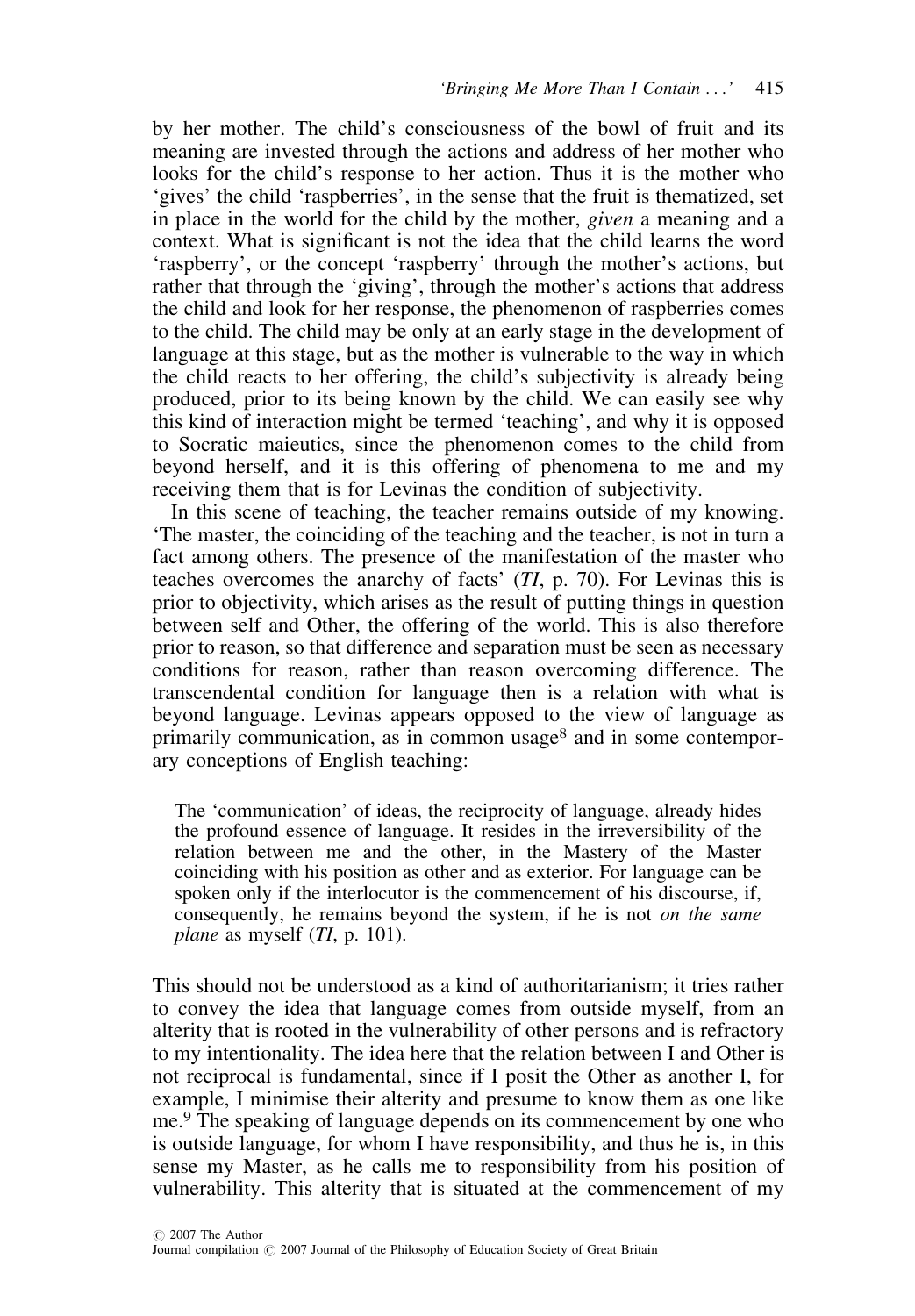discourse lies beyond my understanding and cannot be communicated. In relation to teaching, Levinas's emphasis that language is the site of my ethical subjectivity, and that to receive language is to be taught, is very different from the common emphasis on the communicative function of language in teaching. For Levinas, if we are to talk about communication at all, what is communicated must be seen as inextricably bound up with what lies beyond communication.

As well as opposing the view that language is communication, Levinas might also be critical of other conceptions of language for likewise clouding the ethical conditions of language in other ways, for example structuralist interpretations. Levinas takes many ideas from structuralist linguistics but diverges at significant points. A significant idea within structuralism was its challenge to the modernist emphasis on human autonomy, with, as John Llewelyn describes, its emphasis that 'there is only one unit, the system as a whole'. In the human sciences, the 'the idea that "it"  $(es, ca)$  thinks in me' turned into the idea of 'the death of man' (Llewelyn, 2002, pp. 120–121). The relationship between language and autonomy for Levinas is distinct from the Saussurian model in which the free human is subsumed within the system of language. Conversely, it is also distinct from the emphasis on autonomy in our use of language that we find in such thinkers as Locke, with his nomenclaturist philosophy of language. In his 1957 essay 'Philosophy and the Idea of Infinity', Levinas phrases this in terms of a distinction between autonomy and heteronomy. Autonomy is 'the philosophy which aims to ensure the freedom, or the identity, of beings' and this 'presupposes that freedom itself is sure of its right, is justified without recourse to anything further, is complacent in itself, like Narcissus' (Levinas, 1998, p. 49). Heteronomy is 'concerned with the absolutely other' (Levinas, 1998, p. 47). For Levinas, the relation with the Other is prior to all experience and cognition, therefore I cannot have autonomy in the Lockean sense of a freedom of voluntary attribution of words to ideas in mental privacy. Yet neither am I subsumed by the system of language as I am in the structuralist opposition to autonomy. Levinas's view that we are heteronomous subjects implies a singularity of the I, since although language and understanding are brought to me by the Other who is beyond the I, my responses to the Other are an integral aspect of the appearance of my world within my horizons. There is thus a confirmation of the self as unique in the way it alone can respond to the appeal of the Other's address, but this is neither the autonomy of the Lockean subject, nor its antithesis in structuralism.

Levinas's use of the words *signifiant* and *signifie* stems from structuralism, however, as Llewelyn points out, the term signifiant no longer refers to the phonetic or graphic signifier, but to the speaker of the sign.<sup>10</sup> The signifier is the Other, not signified by the sign.<sup>11</sup> In speaking, the speaker is revealed as Other while the world appears to the self: 'The Other, the signifer, manifests himself in speech by speaking of the world and not of himself; he manifests himself by proposing the world, by thematizing it' (TI, p. 96). In this way, meaning depends on the interpellation of the Other who signifies, who calls me to responsibility.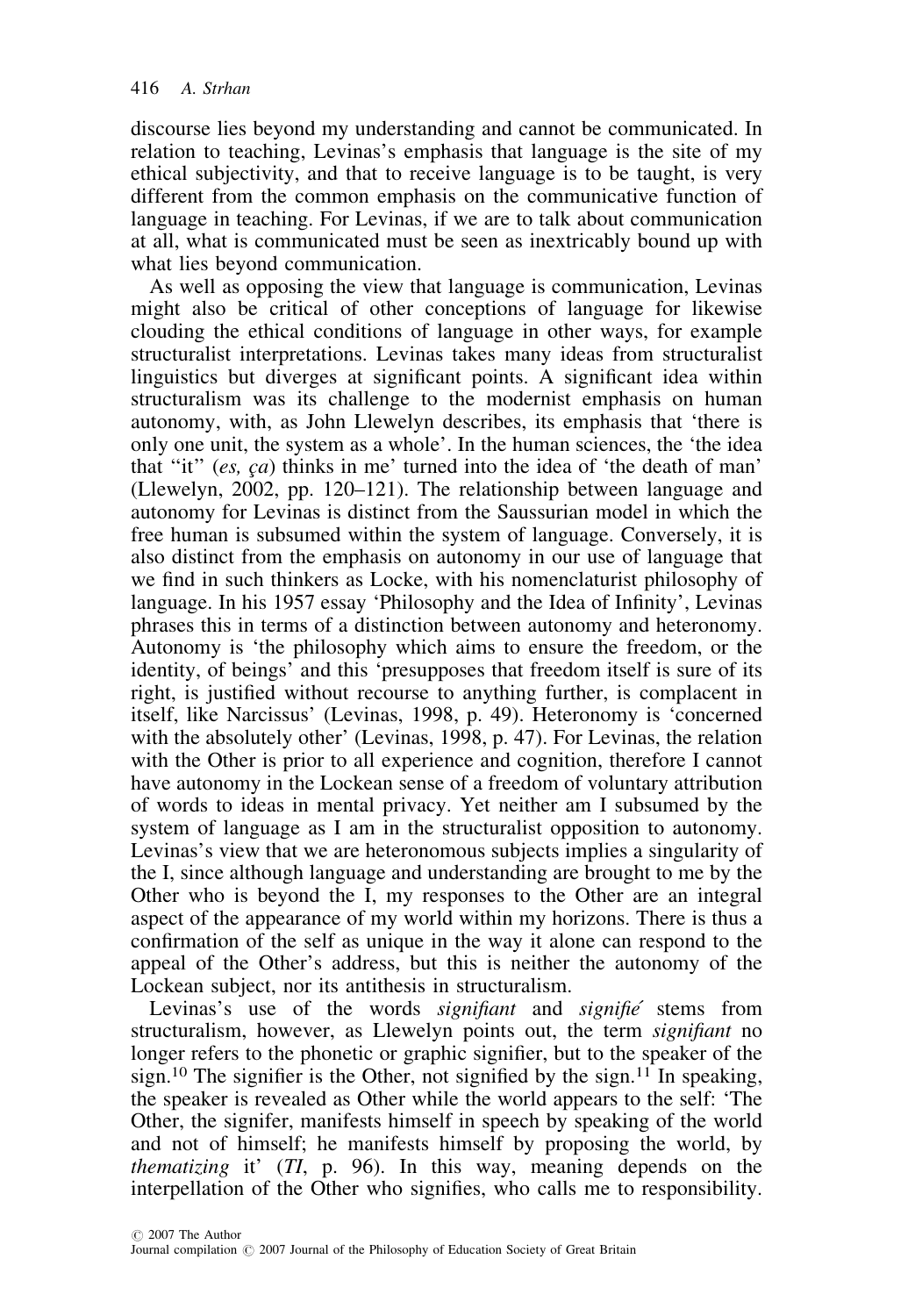The address of the Other, for Levinas, is the absolute upon which all meaning depends and the site of meaning is also the site of teaching, for to receive a meaning is to be taught: 'To have meaning is to be situated relative to an absolute, that is, to come from that alterity that is not absorbed in its being perceived . . . To have meaning is to teach or to be taught, to speak or to be able to be stated'  $(TI, p. 97)$ . A further parallel between Levinas and structuralism is that like the structuralists, Levinas also views all thought and our very notion of reality as always already structured by language. Thus: 'Everything remains in a language or in a world, for the structure of the world resembles the order of language, with possibilities no dictionary can arrest' (Levinas, 1996, p. 38).

Although language is presented as profoundly ethical by Levinas in a way absent from its presentation in structuralism, Levinas emphasises that we do not always relate to the Other in discourse: what he calls rhetoric is presented as a corruption of discourse. What we most often approach in conversation is not the Other, 'but an object or an infant, or a man of the multitude' (TI, p. 70). Rhetoric stills the approach of the Other, but it is a corruption of discourse, for example as 'propaganda, flattery, diplomacy' (ibid.), and is a violence in its corruption of freedom, even though it is still founded on the approach to the Other, albeit obliquely. The tendency of rhetoric is totalising, whereas discourse as teaching is a manifestation of infinity and the infinity of responsibility. In conversation, I am summoned to a position of infinite responsibility, and this is what 'Good' means for Levinas—a site of ethical possibility and responsibility, ever deepening. This notion of infinite responsibility does not imply that we are always aware of such responsibility, but this is nevertheless the reality of what it means to be a subject:

The infinity of responsibility denotes not its actual immensity, but a responsibility increasing in the measure that it is assumed; duties become greater in the measure that they are accomplished. The better I accomplish my duty the fewer rights I have; the more I am just the more guilty I am (TI, p. 244).

This responsibility is asymmetrical: 'what I permit myself to demand of myself is not comparable with what I have the right to demand of the Other. This moral experience, so commonplace, indicates a metaphysical asymmetry' (TI, p. 53). I cannot demand responsibility from the other, and I cannot appeal to the neutral third term to demand that the Other take responsibility for me. Peace is my responsibility alone: 'Peace must be my peace, in a relation that starts from an I and goes to the other, in desire and Goodness, where the I both maintains itself and exists without egoism' (TI, p. 306). This does not mean that the other will not take responsibility for me, but rather that when this does happen, this is an experience of grace.

As we have seen, the opening of language in Totality and Infinity is the Other's address to me. Language and objectivity are made possible by the Other's teaching, which manifests infinity, bringing me more than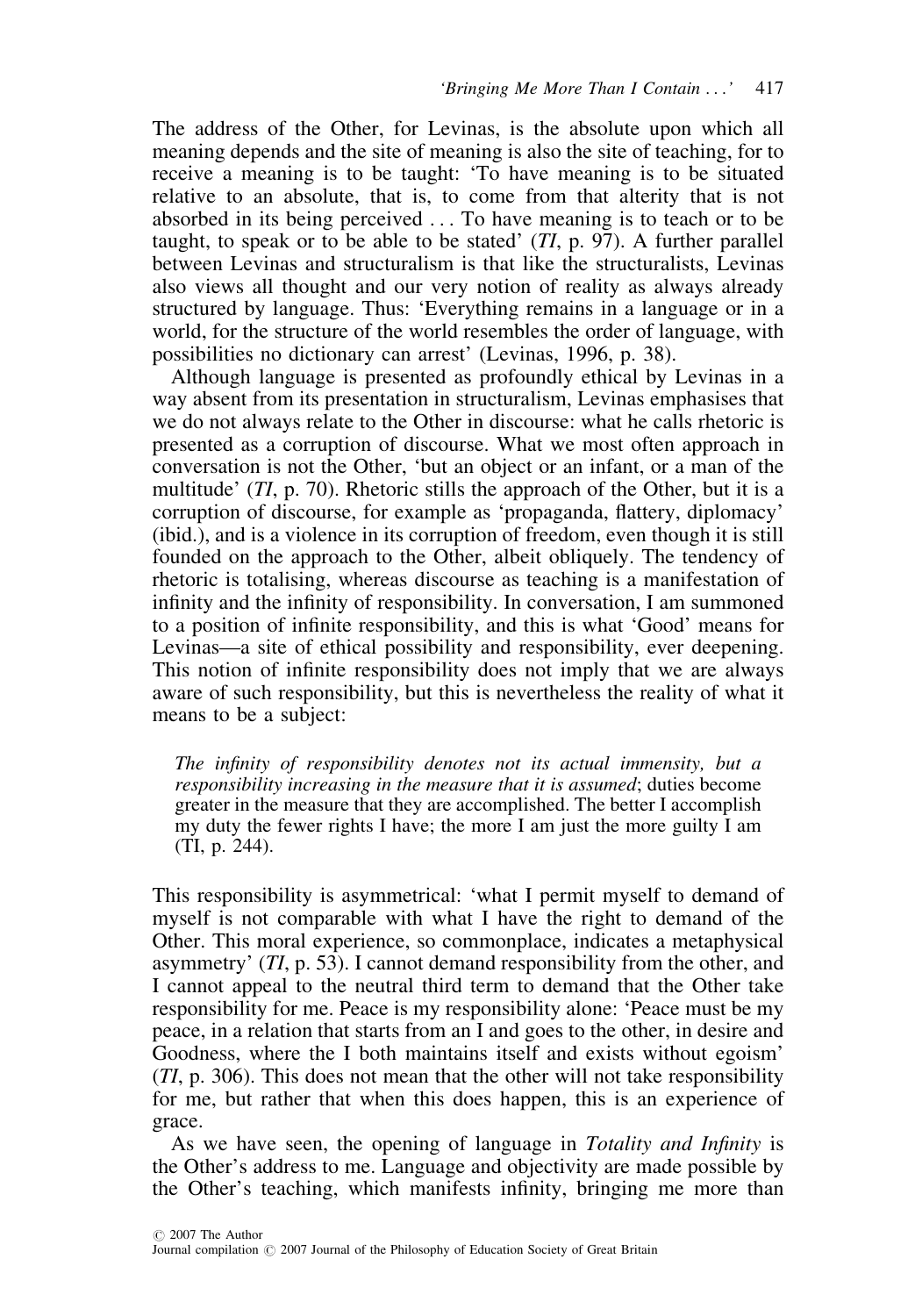#### 418 A. Strhan

I contain. The interpellation of the Other and my response mark the beginning of commonality and community. Thus Levinas's philosophy demonstrates the primacy of the ethical preconditions of language before its communicative function. What does this mean, however, for our understanding of what it is to be a subject?

## SUBJECTIVITY AS ETHICAL

It is only in approaching the Other that I attend to myself. This does not mean that my existence is constituted in the thought of the others . . . The face I welcome makes me pass from phenomenon to being in another sense: in discourse I expose myself to the questioning of the Other, and this urgency of the response—acuteness of the present—engenders me for responsibility; as responsible I am brought to my final reality (TI, p. 178).

In this passage, we can see clearly articulated the idea that my subjectivity, my final reality, is only brought to being as one responsible for the Other. I am thus, and contrary to Heidegger, not fundamentally a being-towards-death so much as I am a being-towards-the-other, or rather a being-for-the-Other. Being oneself in this way means to express oneself, which is already to serve the Other in a relation of obligation. I cannot escape the call singularly placed upon me:

The I is a privilege and an election. The sole possibility in being of going beyond the straight line of the law, that is, of finding a place lying beyond the universal, is to be  $I \dots$  The call to infinite responsibility confirms the subjectivity in its apologetic position  $\ldots$  To utter 'I,' to affirm the irreducible singularity in which the apology is pursued, means to possess a privileged place with regard to responsibilities for which no one can replace me and from which no one can release me (TI, p. 245).

Subjectivity is thus constituted in receptivity and passivity: it is in turning towards the Other that I am. This means both calling into question my spontaneity<sup>12</sup>, which was and is always an illusion, and realising that the world is common between I and Other. Subjectivity is Desire for the absolutely Other, and it is Goodness as hospitality towards the Other. Levinas's writing on the phenomenology of *eros* in Totality and Infinity suggests a view of subjectivity in which the encounter between the self and the Other is an encounter in which the desire for the Other is always beyond satiation. This is beautifully captured in Levinas's description of the caress:

The caress, like contact, is sensibility. But the caress transcends the sensible . . . The caress consists in seizing upon nothing, in soliciting what ceaselessly escapes its form toward a future never future enough, in soliciting what slips away as though it *were not yet*. It *searches*, it forages. It is not an intentionality of disclosure but of search: a movement unto the invisible (TI, p. 258).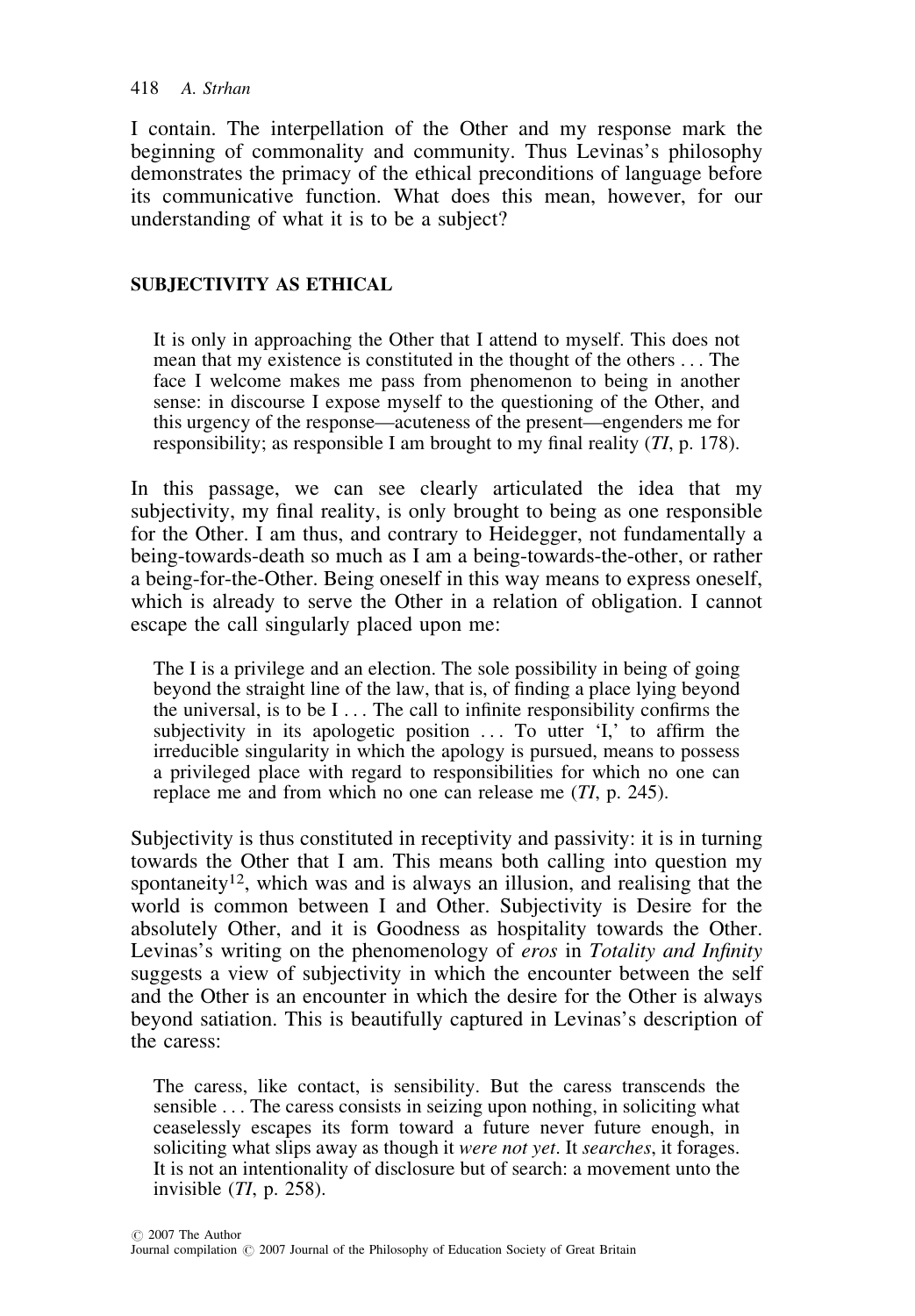This image of the caress can be distinguished from the embrace, which would imply reciprocity. The caress, in its searching and soliciting what slips away, suggests the nature of subjectivity as opening out onto the true ethical realm of discontinuity, disdaining possession and becoming a form of moral contact only when it passes beyond contact. Thus to be taught in the encounter with the Other whom I desire is a perpetual movement of search, never satisfied and beyond the order of labour and economic exchange.

This relationship of Desire between the I and Other should not be seen, however, as a party of two. The relation with the Other means entering into a relation with others, the third parties who are also brought to me in the Other: 'Language as the presence of the face does not invite complicity with the preferred being, the self-sufficient 'I-Thou' forgetful of the universe; in its frankness it refuses the clandestinity of love, where it loses its frankness and meaning and turns into laughter or cooing' (TI, p. 213). Levinas's target here, with his use of the phrase 'I-Thou', may be Buber's presentation of the relation between self and Other, a relation of intimacy and reciprocity, in which all my awareness is drawn towards the living reality of a specific other person. The language of 'laughter' and 'cooing' suggests that Levinas rejects the sentimentality of such a relationship, or of what the popularisation of such an idea quickly becomes. Levinas's conception is far from self-sufficient and clandestine. Through the Other I am also drawn into a relation with others, so that there never exists a selfsufficient I-Thou: 'The third party looks at me in the eyes of the Other language is justice'  $(TI, p. 213)$ .

The relationship to the Other is fundamental, but what the Other means is always conditioned by the others. To be a subject means to be subject to the Other, which is always is to be subject to the others, a subjection I cannot escape. This is one of the most distinctive and challenging features of Levinas's presentation of subjectivity: to be a subject means that my spontaneity is always already limited through my responsibility to the Other, and I am 'elected' to my unique subjectivity through the unique way in which I am addressed and made responsible by the Other. Thus, '[t]he uniqueness of the I is the fact that no one can answer for me' (Levinas, 1996, p. 55). My singularity is confirmed as irreducible: only in my singularity can I answer to the address of the Other.

The way in which subjectivity is discovered is not within the self, but rather through expressing and revealing itself to others in discourse:

To produce oneself as I—is to apprehend oneself with the same gesture that already turns toward the exterior to extra-vert and to manifest—to respond for what it apprehends—to express; it is to affirm that the becoming-conscious is already language, that the essence of language is goodness, or again, that the essence of language is friendship and hospitality (*TI*, p. 205).

The passivity of the self in receptivity here suggests that the event of subjectivity could be taken as a gift: I do not solicit the Other's approach,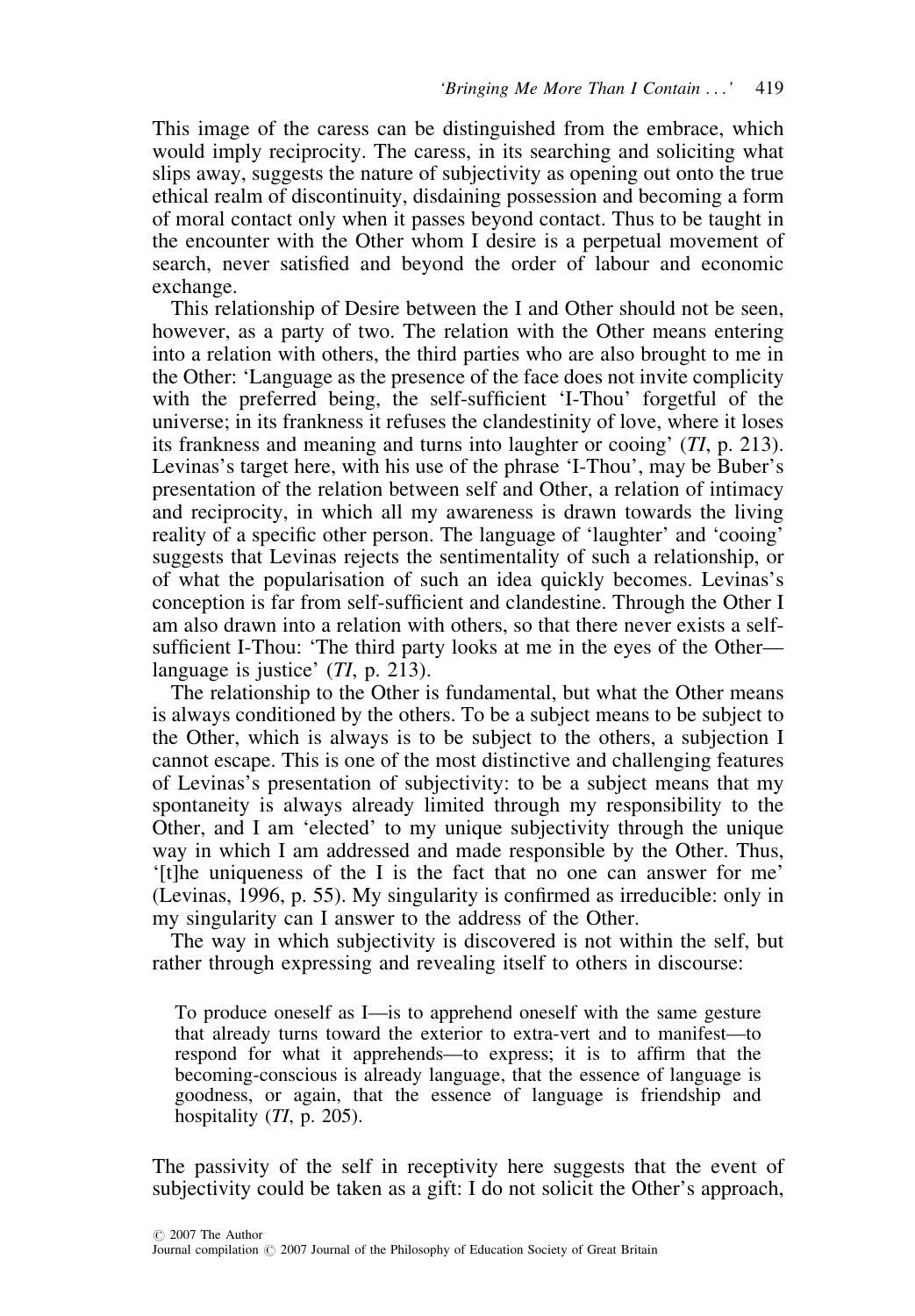which is prior to language and offers me the world. The responsibility to the Other takes place without my choice: I am always already and uniquely obligated. This uniqueness of my responsibility is termed 'election' by Levinas, and this obligation deepens as I begin to recognise the infinite demand of my responsibility. The relation between my unique election, subjectivity and infinite responsibility is elucidated by Levinas in his later text Of God Who Comes to Mind:

This is the subject, irreplaceable for the responsibility there assigned to him, and who therein discovers a new identity. But insofar as it tears me from the concept of the Ego [Moi], the fission of the subject is a growth of obligation in proportion to my obedience to it; it is the augmentation of culpability with the augmentation of holiness, an increase of distance in proportion to my approach (Levinas, [1986] 1998, p. 73).

This view is radically different from most conceptions of responsibility in moral philosophy. To love and assume responsibility for the Other because he is Other rather than one like me is what it means to be a subject, rather than to be responsible for the Other because they are one like me, or because we are implicated in reciprocal bonds of responsibility.13 And to assume responsibility through the approach of the Other is to be taught.

What then does this view of the condition of subjectivity as the turning outwards towards the Other, always already obligated to them in a relation of infinite responsibility, mean for how we understand education?

## ELECTION TO SUBJECTIVITY—A TEACHING

As subjectivity is infinite responsibility, and as responsibility always 'increases in the measure that it is assumed', I am, therefore, both already a subject and at the same time not yet a subject. But this movement of subjectivity is not a development or progression in any linear or developmental sense. Nevertheless, we could say that my election to ethical subjectivity is a teaching, the Other 'bringing me more than I contain'. Having come back to the title phrase, let us turn to consider some ways in which this notion of ethical subjectivity as a teaching relates to different ways in which education has been theorised. There is not scope within this paper to explore fully the significant challenges that Levinas presents to educational theory. Therefore, I will draw attention to only a few themes, each of which could be considered further than I do here. These themes are: the Ulysses/Abraham comparison, Bildung as an educational ideal, Martin's Buber's dialogical educational philosophy and Michael Oakeshott's presentation of education as 'the conversation of mankind'.

#### Ulysses and Abraham

A motif that resonates throughout Levinas's writing<sup>14</sup> is the Ulysses/ Abraham comparison. Against Ulysses, who after his wanderings returns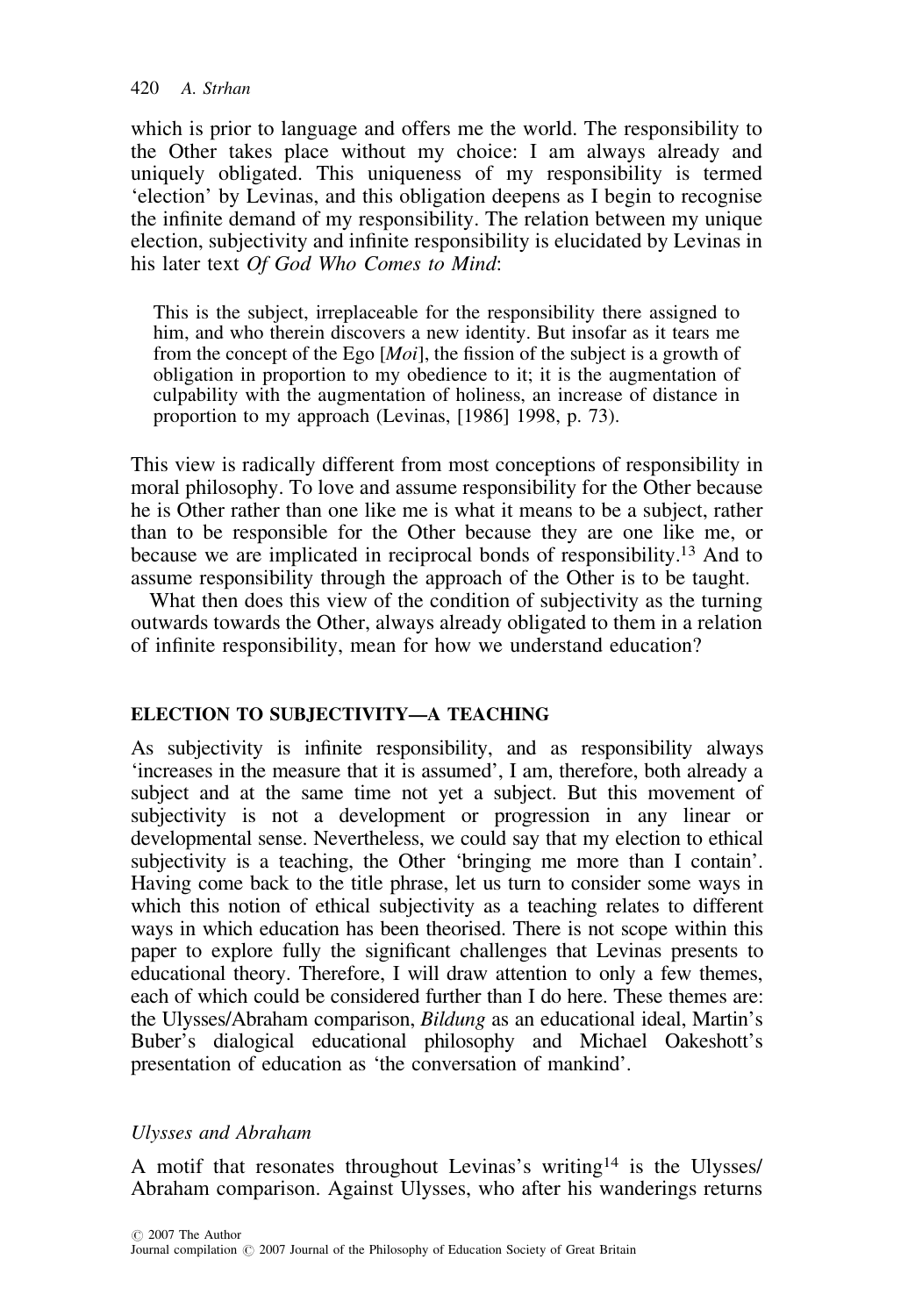to Ithaca, Levinas prefers Abraham, who departs from his homeland never to return, in search of an unknown land. Levinas describes the history of Western philosophy—and, that is to say, in Western thought—as following Ulysses: it is characterised by its failure to recognise the Other, always to return to the same. Totality and Infinity attempts to take philosophy elsewhere, to highlight the engagement with the Other that is prior to knowledge itself. In *Totality and Infinity*, Levinas describes labour and economic exchange as following Ulysses's path: 'Labor remains economic; it comes from the home and returns to it, a movement of Odyssey where the adventure pursued in the world is but the accident of a return' (TI, pp. 176–177). This motif has significant implications for how we think about education. Paul Standish, in 'Data Return: The Sense of the Given in Educational Research', has explored how this sense of a movement towards the Other is at odds with ways of thinking about educational research in terms of targets, goals and productivity, and challenges us to think about work as a giving up of oneself to the Other:

Work . . . is not the labour of exchange which remains within the circle of the natural. It does not arise from need or open onto a world that is for me. While data are situated within an economy of returns, of profit and loss, work aims at a possibility of the good that is not datable, that is impervious to targeting and audits. Work, an orientation that goes freely away from the Same, is tied to ethics itself . . . I expend myself, give myself up. My work goes beyond me in ways I cannot foresee, and with effects I cannot know. Without this all is limited (Standish, 2001, p. 513).

This notion also has implications for how we think about the aims of education. The aims of autonomy and democracy within liberal education, classically advocated as a venturing forth for the sake of an ultimate return, confront in the thinking of Levinas a vision of the ethical that interrupts self-consciousness and rationality and proposes a venturing forth with no return to self. While the conversations, the writing, the performances that arise within formal education may be seen as belonging within the totality of economic exchange, the challenge Levinas poses is to view them as an offering up of the self to the Other prior to this, an offering made in vulnerability to the Other, from which there is no return. Yet this possibility of my vulnerability in the face of the infinite otherness and the infinite obligation I have towards the Other have been, on this account, suppressed by education, in order to confine what we can think within the realms of categorisation, exchange and possessive rationality. Although Levinas would not oppose the idea that formal education should promote rationality and autonomy (indeed, in Otherwise Than Being, we see that justice cannot be accomplished purely within the relation between self and neighbour and must move beyond this to the third person and society), his writing nevertheless challenges the *priority* that has in liberal education been accorded to autonomy, rationality and cognitive communication.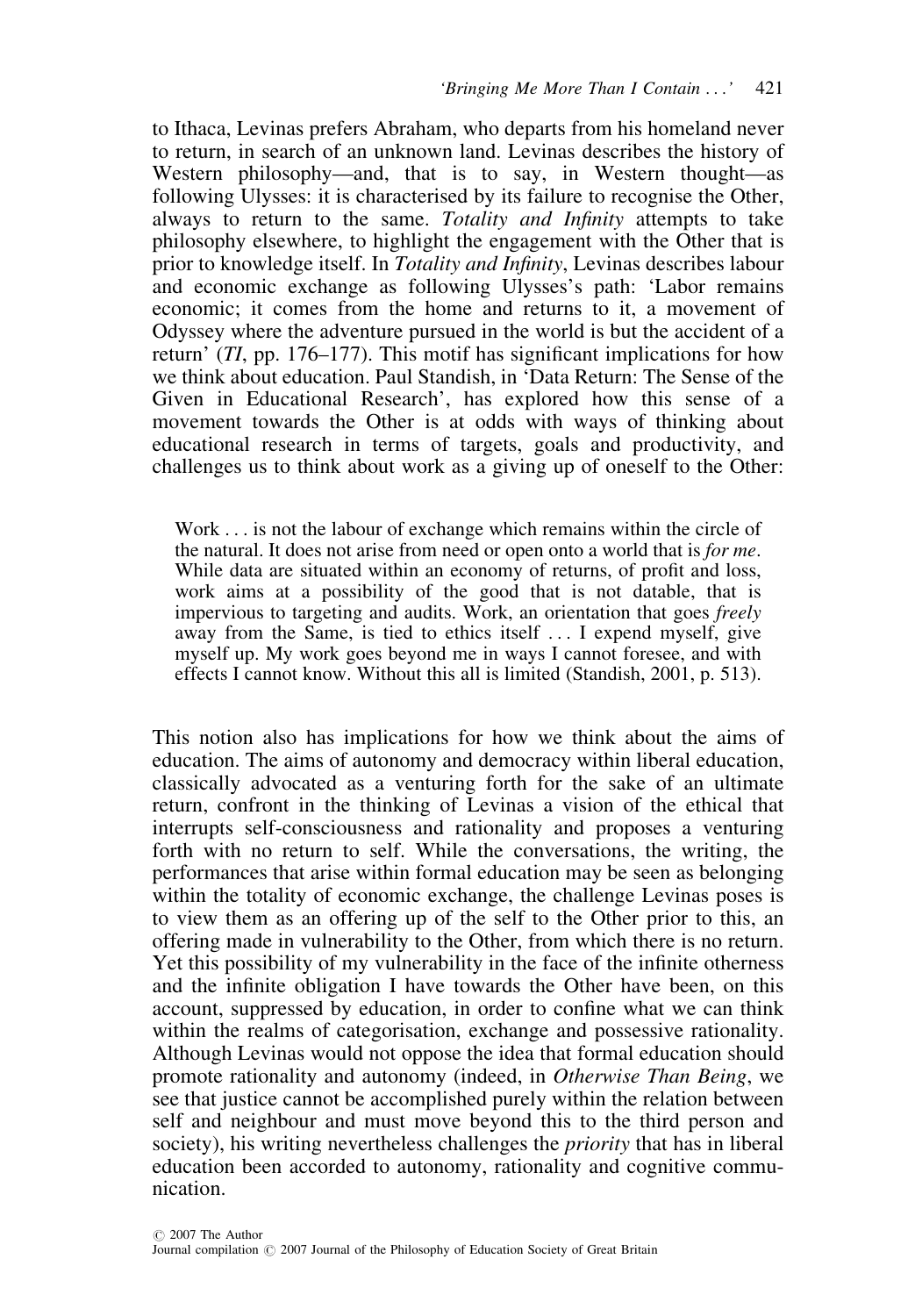#### 422 A. Strhan

#### Bildung as an Educational Ideal

This potential provocation of Levinas's writing for the ideal of the return to the same in the rationality of liberal education is similar to the challenge these ideas pose to the concept of Bildung in educational theory. The notion of Bildung has been used with the sense of the 'upbringing' of someone to a model image, ideal ambition or *telos* (Nordenbo, 2003, p. 27). There is not scope here to explore the various ways in which this ideal has been conceived within education, and the relation between self and society that is implied within the concept. However, the concept of Bildung can be seen to differ from Levinas's presentation of the scene of teaching in its idea of edification, a remaking of the self. For Levinas, the movement towards the Other takes place in radical passivity: I am approached by the Other prior to any choice or thought, so that the priority of the self in the notion of Bildung is challenged by the priority of the Other, towards whom I move and through whose address I am called into being as one responsible. While Levinas might not have wanted in practical terms to challenge the idea of character development implicit in Bildung (something that might be seen as a useful aim within formal education), his writing on the scene of teaching provides a way of thinking about teaching that demonstrates the troubling inadequacy of viewing the self as prior to the Other.

### Martin Buber's Dialogical Philosophy of Education

Martin Buber's philosophy of the dialogical relation between self and other in the I-Thou is both praised and criticised by Levinas.15 With his emphasis of the phenomenological irreducibility of the Thou in his I-Thou formulation, Buber stands close to Levinas. But it is interesting to consider the relationship between Buber's philosophy of education and Levinas's presentation of teaching. Buber summarises education and the role of the educator thus:

The world, that is the whole environment, nature and society, 'educates' the human being: it draws out his powers, and makes him grasp and penetrate its objections. What we term education, conscious and willed, means a selection by man of the effective world: it means to give effective power to a selection of the world which is concentrated and manifested in the educator. The relation in education is lifted out of the purposelessly streaming education by all things, and is marked off as purpose. In this way, through the educator, the world for the first time becomes the true subject of its effect (Buber, [1947] 2002, p. 106).

We can see that although Buber's account of teaching, like Levinas's, involves an encounter with alterity, there is a significant difference in that Buber implies a drawing out from the learner of 'his powers', as in the traditional conception of education derived from the Latin 'to draw out'. For Levinas, in contrast, teaching is the experience within the self of what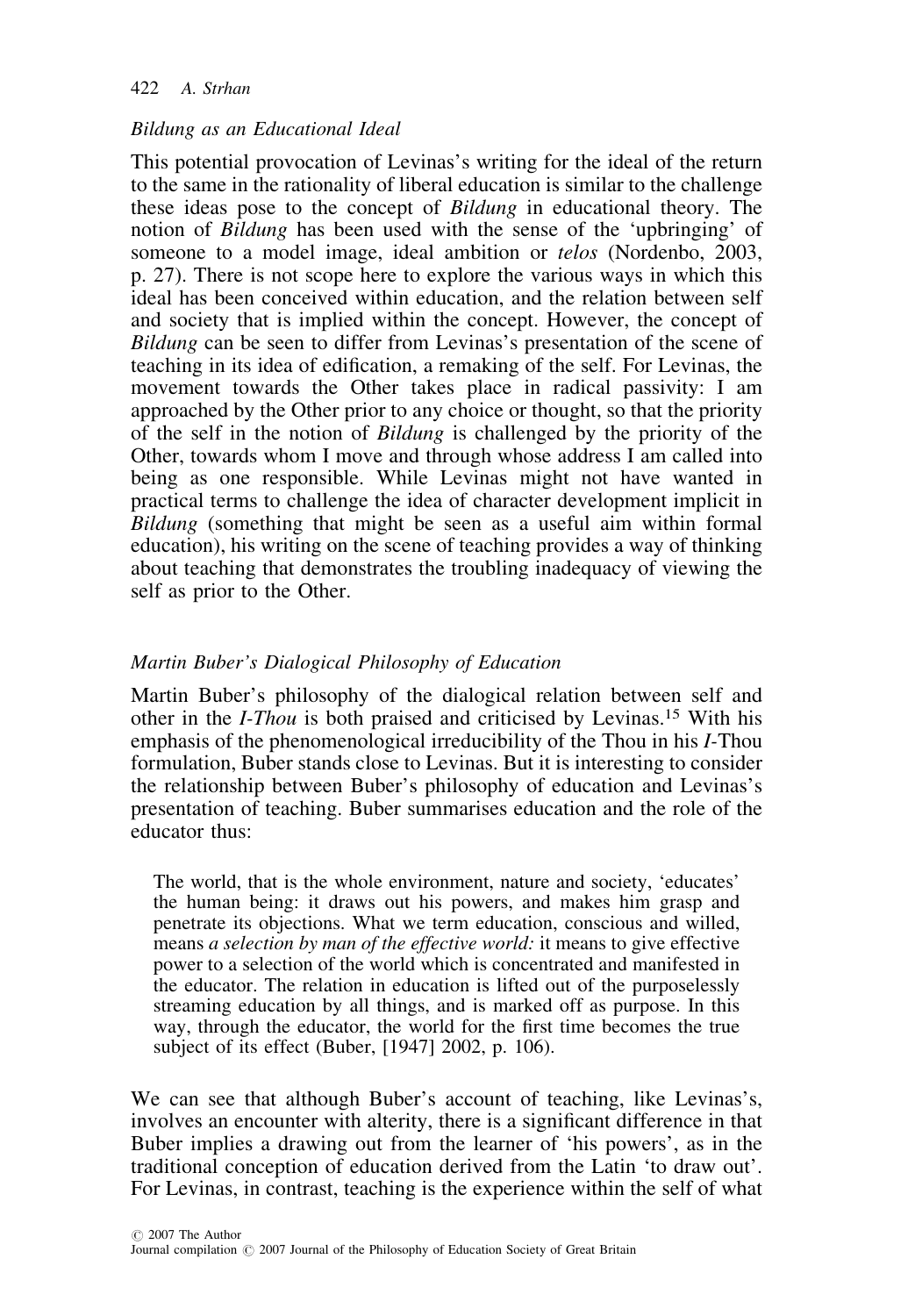could not have come from myself—of the idea of infinity, of the site of the opening of language. Furthermore, for Buber the teacher is in a relation of power, rather than magisterial vulnerability over the student. What for Buber might be described as teaching's exposure of the world from a position of power might, for Levinas, be seen as its offering of the world from a position of vulnerability. Buber states: 'The relation in education is one of pure dialogue' (TI, p. 116). But for Levinas such dialogue is not reciprocal: it exposes the vulnerability of the Other and my obligation towards them. Dialogue tends to imply understanding, a meeting with the Other, but for Levinas, in the dialogical relation, the teacher remains beyond my knowing.

#### The 'Conversation of Mankind'

Another model of education that appears at one level similar to the notion of education as dialogue is Michael Oakeshott's view of education as 'the conversation of mankind', 'conversation' being an idea Levinas uses to illustrate the relation with the Other. What is implied in this phrase if we examine it through the lens of Levinas's teaching? If I consider my own education as part of 'the conversation of mankind', and I reflect on the way in which the Other has been and is addressed to me in various traditions and disciplines, and in various forms (through texts, conversations, images, music, gestures and art), I can appreciate that the not-I that is addressed to me is vulnerable to my response. In one way, we might suggest that, in a very real sense, traditions survive in the receptivity of each successive generation and are, therefore, vulnerable to those to whom they are passed on. But this is perhaps to extend the implication of the vulnerability of the Other too far. The way that each individual receives aspects of different traditions in unique ways and, therefore, offers them to others in ways that are again different reveals this as simplistic. One way to interpret Levinas's view of teaching, if seen as part of the 'conversation of mankind', would be to recognise the inherent risk that the learner will react with hostility towards what is brought to them from outside. Thus the position of magisterial height is precisely a position of vulnerability, and the 'conversation of mankind' contains ethical possibilities inherent within every word that is uttered.

These ideas could be linked to Standish's view that we might view the content of the curriculum as a form of the relation to the Other. This, he suggests is significant for our thinking about education, since formal education has often been responsible for violence towards the Other in models of learning that emphasise mastery of the subject under study:

[T]he curriculum—say, the triangle of teaching, learning, and content—is one way in which the relation to the Other can be realized. By the same token, but accenting the negative correlate of this, the curriculum is a site in which the underlying relation to the Other—this obligation and responsibility—is commonly, casually, systematically denied (Standish, 2007, p. 61).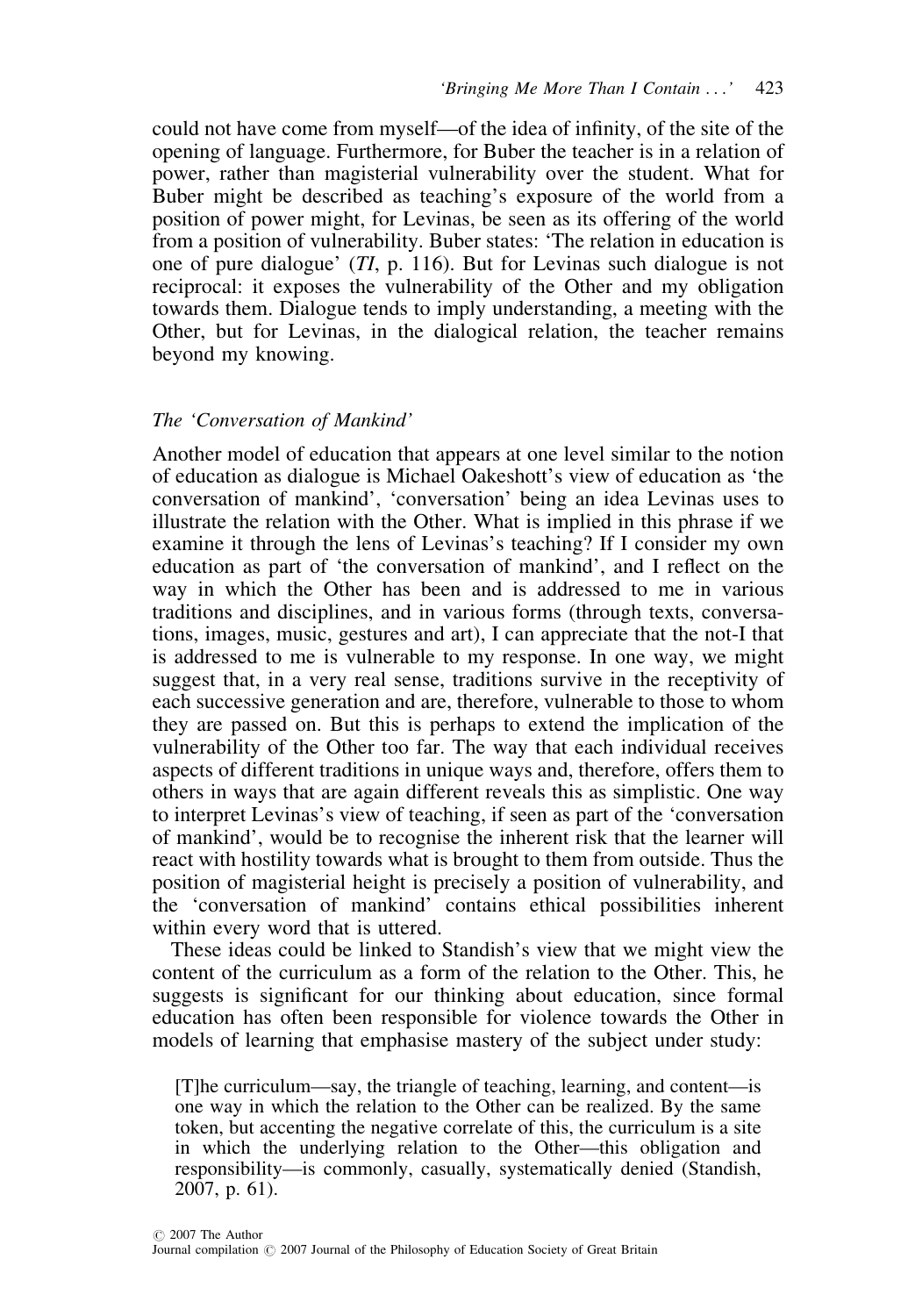#### 424 A. Strhan

From this, Standish suggests that it is important to recognise the dominance of totalising forms of education and instead to move towards a kind of thinking that goes beyond the self, towards the stranger. He also suggests that this might practically challenge 'the assumption that there must be a tidy matching of learning outcomes and learning activities, or . . . the exhaustive specification of criteria' (Standish, 2007, p. 64). Rather 'teaching and learning should open ways beyond what is directly planned' (ibid.). I would agree that this is a useful way of responding to the challenge of how to think about education after Levinas. The Other is not straightforwardly the other person for Levinas, as is sometimes suggested, and as Levinas himself sometimes seems to emphasise. Indeed, it is not really possible to say what the Other is, because to do so would be already to bring the Other into the categories of the same (see note 2). All we can do then is to speak of ways in which the Other addresses me.

#### SOME POSSIBLE OBJECTIONS

Before attempting to draw this paper to a close, it is worth pausing to consider some of the challenges that might be raised against Levinas's presentation of subjectivity.

The first challenge is whether someone might take Levinas's message to be a bit like Jesus's, calling us to live in a new way, to turn from our former selfish ways. This would, however, be to misinterpret what Levinas is saying: he is not offering an ethical option among others. He is rather describing the transcendental conditions of subjectivity as ethical, conditions of which we are commonly in denial. It is perhaps difficult to read Totality and Infinity without being challenged to think about what infinite ethical responsibility might mean in practice. But Levinas does not, in this book at least, focus on the question of how the transcendental conditions of subjectivity as infinitely responsible relate to the practical experience of responsibility in which we find ourselves every day. This is not to say that this cannot be done.

Another objection might then be that Levinas does not relate his account to specific situations. Elsewhere in his writing, however, he elaborates the relation between the transcendental conditions for ethical subjectivity and practical action. He speaks of the possibility of 'saintliness', the conditions necessary for the possibility of a just, liberal society, in the light of which, he suggests, it is possible to recognise political regimes, for example, that lead to ethical violence:

I maintain that this ideal of saintliness is presupposed in all our value judgments. There is no politics for accomplishing the moral, but there are certainly some politics which are further from it or closer to it. For example, I've mentioned Stalinism to you. I've told you that justice is always a justice which desires a better justice. This is the way that I will characterize the liberal state. The liberal state is a state which holds justice as the absolutely desirable end and hence as a perfection. Concretely, the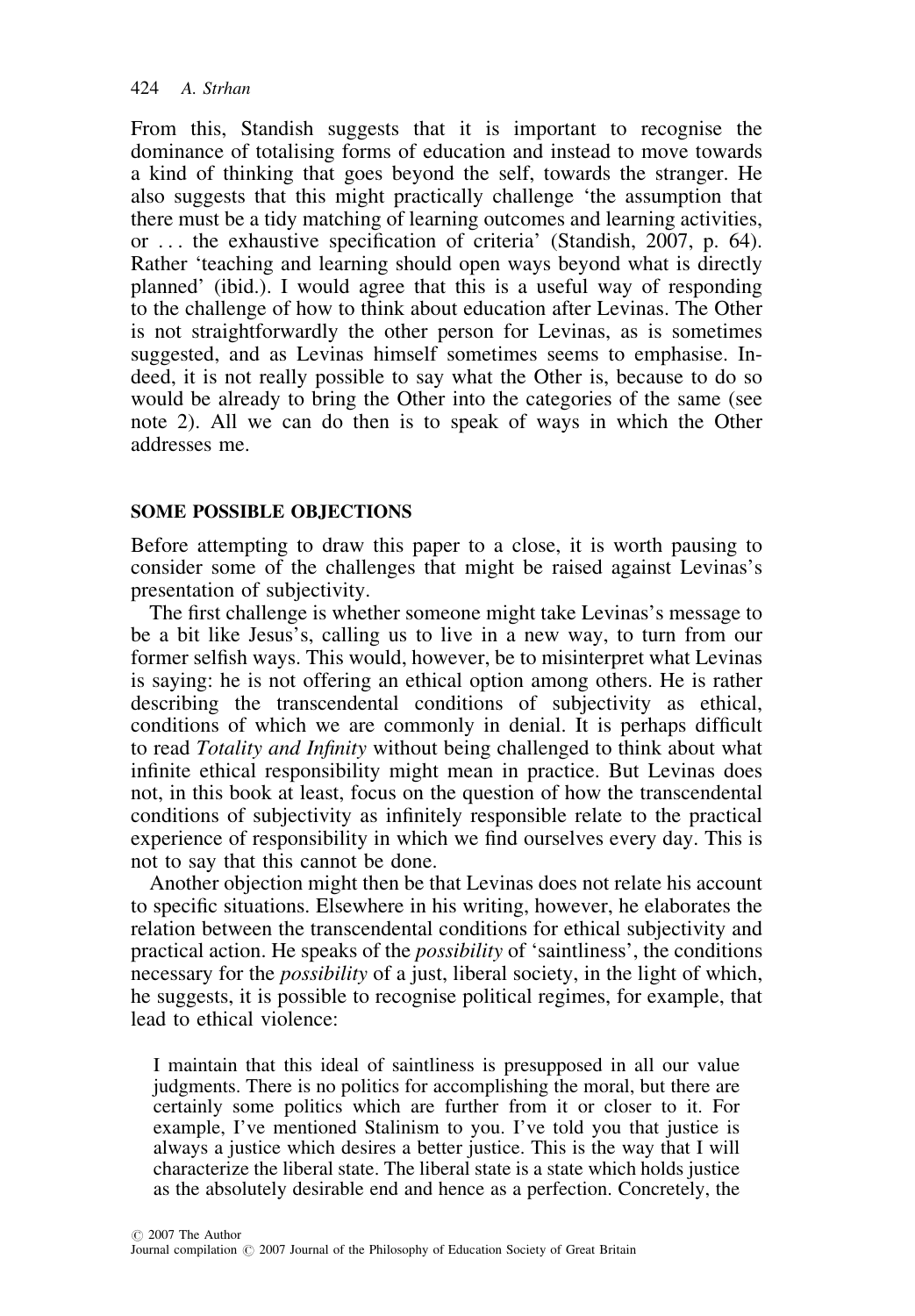liberal state has always admitted—alongside the written law—human rights as a parallel institution. It continues to preach that within its justice there are always improvements to be made in human rights. Human rights are the reminder that there is no justice yet. And consequently, I believe that it is absolutely obvious that the liberal state is more moral than the fascist state, and closer to the morally utopian state (Levinas, 1988, pp. 177–178).

Thus we can see that although Levinas does not spell out the link between the transcendental conditions of subjectivity and the practical demand of ethics itself, he nevertheless does envision an essential link between the transcendental condition of non-violence towards the Other and how we should live in practice. This is, as already stated, not presented as a formulaic ethical imperative, but as a possibility yet to be realised in practice.

A further objection that might be raised is whether the notion of the Other as the teacher—especially the Other as Master and their address founding objectivity—is just an apologia for a kind of authoritarianism. However, the authority of the Other does not come from a concrete relationship of power. The mastery of the Other stems from his very vulnerability: his vulnerability gives his interpellation an urgency and places his need before my own. This is the sense in which he has authority over me: it is not an authority to compel me or demand from me: it is the authority of vulnerability. Does the infant then have 'mastery' over its mother? The mother will put the infant's needs before her own, where mastery might reside in the power of this vulnerability's appeal. Obviously for Levinas, the Other who has mastery is not a specific person, as in this illustration, but their vulnerability is as potent as that of an infant. In terms of the Other's address being the foundation of objectivity, the point that Levinas is making is perhaps simpler than it might appear. All my language comes to me from the Other (which is human), and it is by living in a world that is shared with others that objective truth is founded. The naming of things puts them in the space between the I and the Other and brings their possession into question, and this is not a relation of truth between the I and one other person, but between the I and all the others, such that the truth of what is thematized is established for me in the address of many others and in my response to them.

Related to this notion of the mastery of the Other, someone might question whether Levinas is offering a prescription for self-effacement. This is also a misunderstanding. As already stated, Levinas is not prescribing a course of action. But if reading Totality and Infinity raises the question of how to relate this transcendental condition of responsibility to our relations to others, even then the notion of infinite responsibility for the Other and welcoming the Other does not mean that we must necessarily agree with or acquiesce in everything others say or do to me. The idea of the 'third party' and of community in Levinas, which is developed at greater length in *Otherwise Than Being*, suggests how the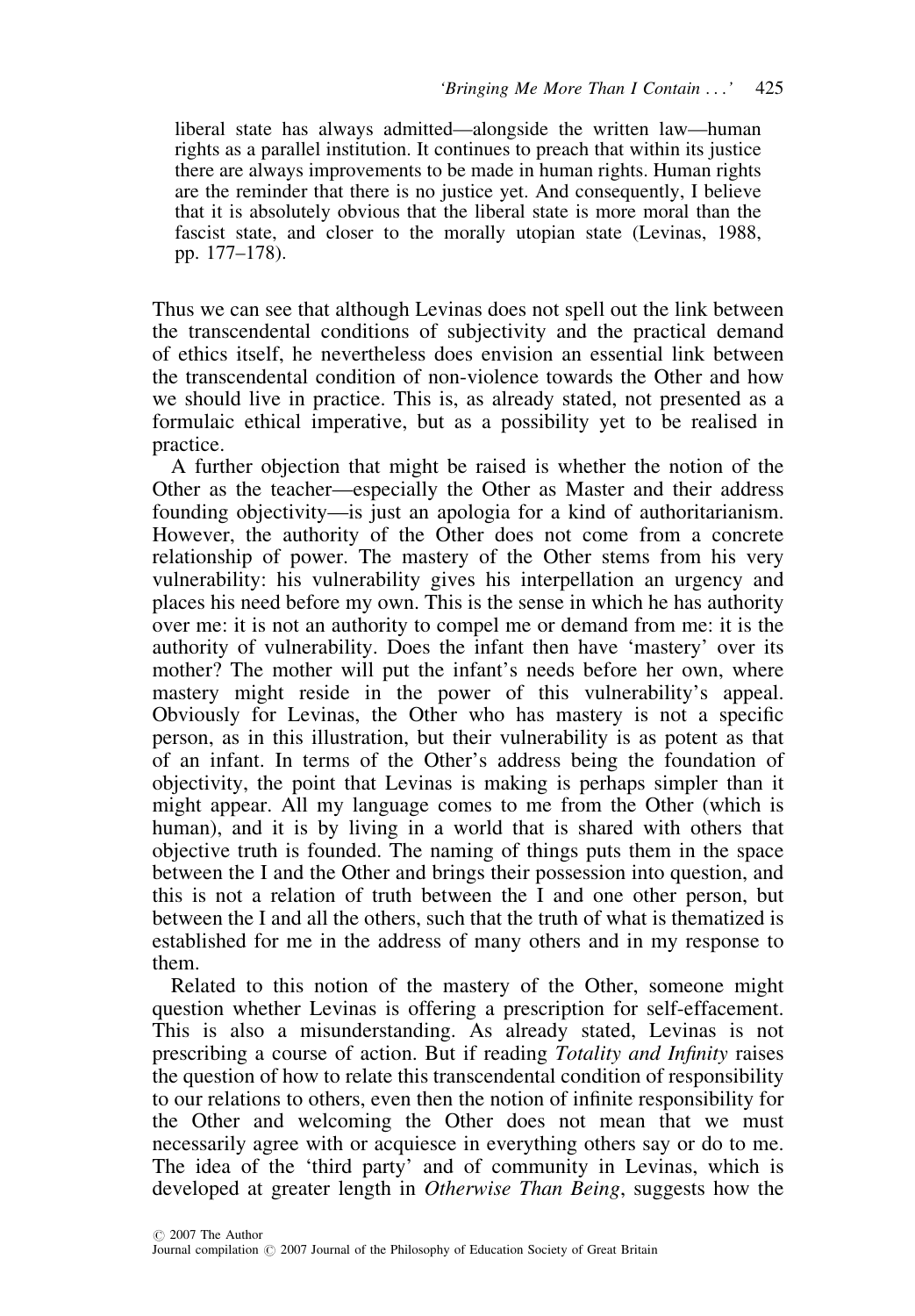condition of responsibility to the Other is worked out in practice against the needs of many others. Thus the interpellation of the Other is not a private imperative: 'Everything that takes place here ''between us'' concerns everyone, the face that looks at it places itself in the full light of the public order. Even if I draw back from it to seek with the interlocutor the complicity of a private relation and a clandestinity'  $(TI, p. 212)$ . My responsibility towards the Other is enacted within human community and fraternity, and I have a responsibility for myself and for the Other. Although my responsibility is infinite, what that responsibility means then has to be worked out within the bonds of human kinship and against the background of responsibility for myself:

Society must be a fraternal community to be commensurate with the straightforwardness, the primary proximity, in which the face presents itself to my welcome. Monotheism signifies this human kinship, this idea of a human race that refers back to the approach of the Other in the face, in a dimension of height, in responsibility for oneself and for the Other (TI, p. 214).

Thus responsibility for the Other does involve self-sacrifice, but this is not the same as self-debasement.

Having paused to consider these possible objections, let us attempt to draw this paper to a close.

# THE (IM)POSSIBILITY OF ETHICAL SUBJECTIVITY

In contrast to the conceptualisations of the subject as a social construction, or more specifically as an effect of various power relations, in thinkers such as Michel Foucault, Pierre Bourdieu and Louis Althusser, what does it mean to think in terms of ethical subjectivity and being taught after Levinas? In such constructions, there is also, as in Levinas, the notion of interpellation as fundamental in our understanding of subjectivity, but here it is ideologies that interpellate, calling individuals as subjects of the system and giving them identities necessary to the organisation and functioning of the existing social order, the order of things. Levinas's provocation is unique in drawing attention to the ethical conditions at the heart of the interpellation to subjectivity as infinite responsibility. In coming to see my subjectivity as a continuing responding to the Other's prior address, I, Levinas's reader, am challenged to work out for myself what an ever-extending responsibility means—and this not in some theoretical elaboration but in the practical conditions of life. Perhaps this is similar to Zygmunt Bauman's description of moral responsibility:

Moral responsibility is the most personal and inalienable of human possessions, and the most precious of human rights. It cannot be taken away, shared, ceded, pawned, or deposited for safe-keeping. Moral responsibility is unconditional and infinite, and it manifests itself in the constant anguish of not manifesting itself enough (Bauman, 1993, p. 250).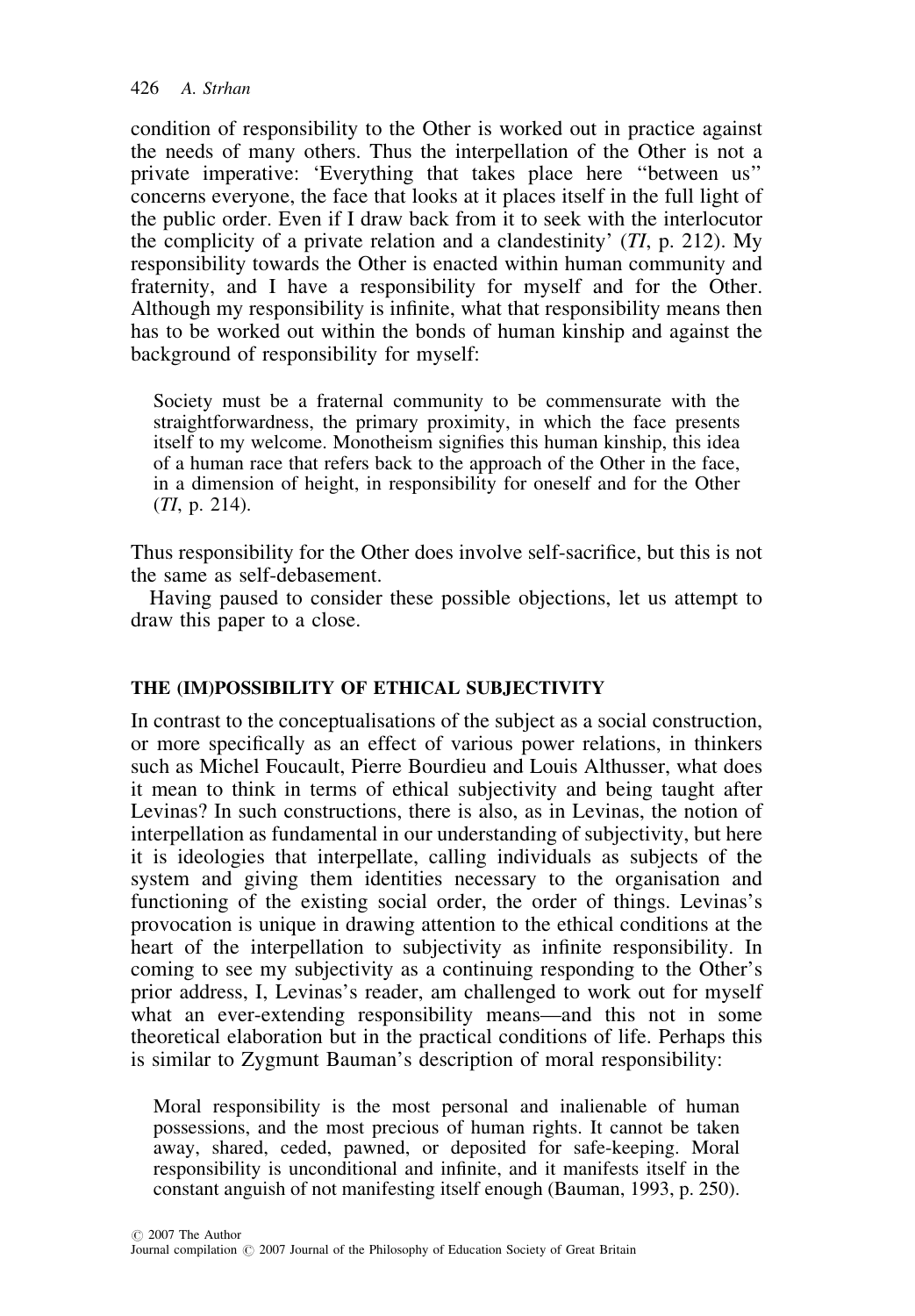As my subjectivity is found in this moral responsibility, it is also shown as always future, deferred, on-the-way-to-being: this extending responsibility towards the infinite and transcendent Other deepens. Perhaps I am then always on the way to subjectivity, called to infinite responsibility as a radical (im)possibility. I use the parenthetic '(im)' here to show that to be a subject in the sense that Levinas suggests is always already implicated as a possibility in the very conditions of language, knowledge and all relationships, as coming to the self from outside, while at the same time, the sense that the responsibility for the Other through which I am elected to subjectivity is, in its very infinity, an impossibility.

As an educational aim, there is a sense in which all teaching is already predicated on my being an ethical subject, already obligated to the Other. There is another sense in which deepening and extending that sense of what subjectivity means could be seen as a challenge to how we tend to conceive of education. In Totality and Infinity, Levinas is not offering me or impelling me towards one way of being ethical, but rather offering me, the reader, a word of invitation to recognise the structure of my subjectivity as responsibility. This is a prophetic discourse that appeals to me to join it and judge it. Reading Totality and Infinity draws me to (but could not force me to) question whether I can testify to the possibility of goodness that Levinas testifies to. This prophetic form of discourse could be seen as a kind of (a)theology of education. God is central to Levinas's thinking, but here God means what is otherwise than being, what cannot be comprehended, what is transcendent. This is not the God of theism, but the transcendence of alterity and the infinity of my responsibility that eludes intelligibility and vision. This is similar to Franz Rosenzweig's view of redemption in The Star of Redemption, in which the messianic age happens now, the not-yet is in the present moment through the proximity of the neighbour and the act of neighbourly love. Kenneth Reinhard elaborates on what this messianic temporality means for Rosenzweig:

For Rosenzweig, love of the neighbor is not merely the first step on the path to redemption, the good deed that might help make the world a better place in some hypothetical future, but its realization now, the immanent production of its transcendental conditions. The nearness of the neighbor materializes the imminence of redemption, releasing the here and the now from the fetters of teleology in the infinitesimal calculus of proximity (Reinhard, 2005, p. 21).

Although Levinas points out that love is not always for the Other, Rosenzweig's vision of loving the neighbour as the site of eschatology, and by implication transcendence, is perhaps an example of the sort of rupture in which God is manifested in the way that Levinas suggests. Here God is not a being as in classical theism, nor the ground of Being as in existentialist theology, but precisely beyond being, the transcendence of my infinite responsibility for the Other, which is the site of my subjectivity. This notion of God bursts open the 'omnipotence of the logos, of the logos of system and simultaneity' and instead manifests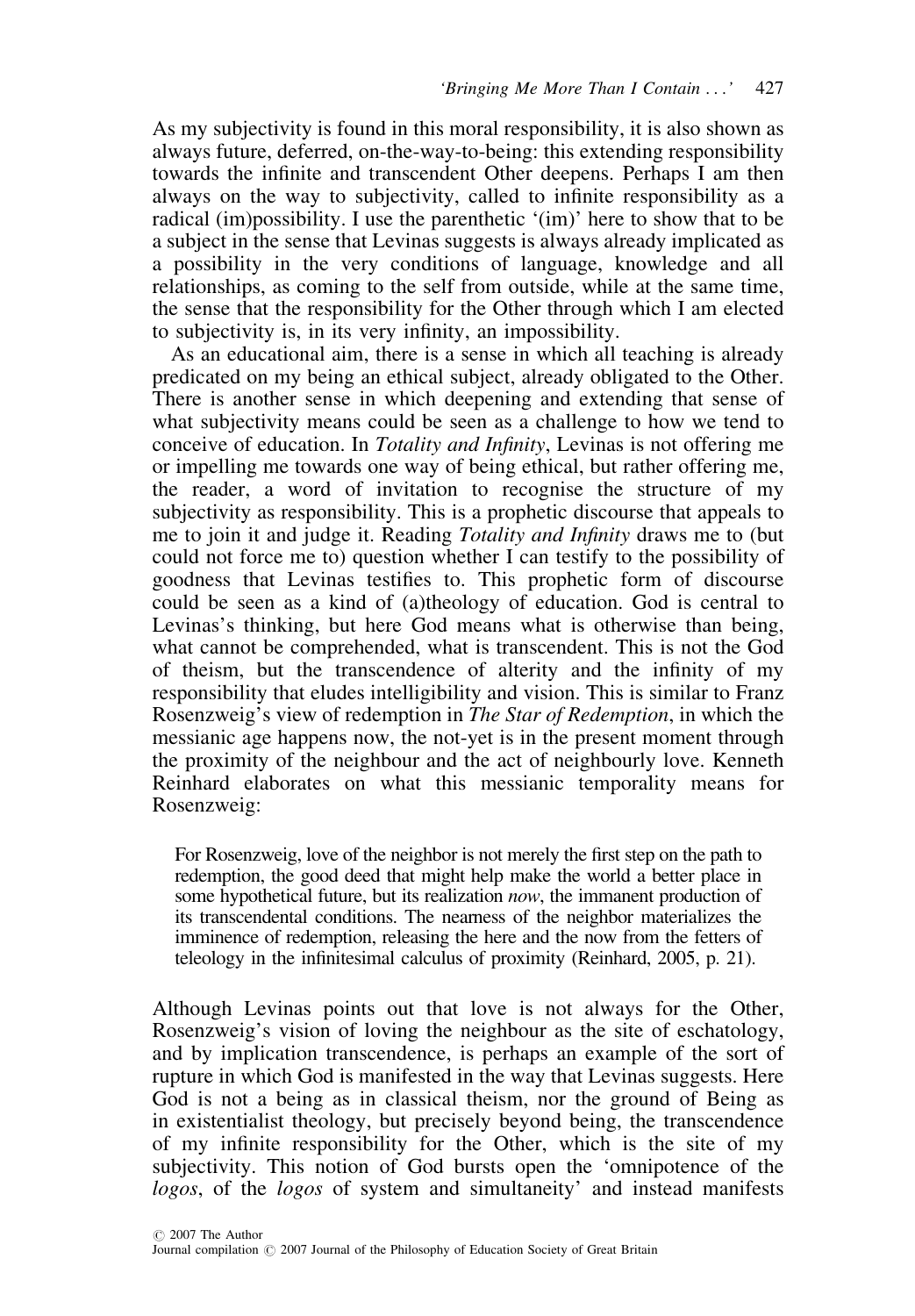'transcendence as signification, and signification as the signification of an order given to subjectivity before any statement: a pure one-for-the-other' (Levinas, [1986] 1998, p. 78). Such notions of transcendence, infinity and God do not, therefore, need to be read as belonging to a conventionally religious framework, but rather are suggestive of the ethical that lies beyond intelligibility and is prior to reason. In this way such concepts beautifully serve to rupture notions of education that prioritise communicative cognition as foundational, revealing the interruption of the logos by ethics.

In reading Levinas I come to understand that who I am is always already the result of a teaching, receiving from the Other what was outside myself. But further exploration (not offered by Levinas) is needed of what these transcendental conditions mean in relation to how we understand society, community, politics and justice, and the relation of education to these. What do such notions of the Other who is always beyond concrete particularities mean in relation to the very concrete particularities of existence? Is this notion of the transcendent Other beyond identity to whom I am bound in a relation of obligation the best way to conceive of alterity in terms of concrete action? Reinhard quotes Adorno's questioning of Kierkegaard on this point: 'the overstraining of the transcendence of love threatens, at any given moment, to become transformed into the darkest hatred of man' (Reinhard, 2005, p. 23). In order to explore further the question of the practical ethical and educational implications of this notion of alterity, it would be worth exploring how Levinas's presentation of alterity has been taken up by other theorists such as Jean-Luc Nancy and Judith Butler, both of whose writings are more focused on practical and political concerns within contemporary society. It would also be worth considering the development of the idea of the third party by Levinas in Otherwise Than Being. Furthermore, the development in Levinas's thought of the relation with the Other as the trauma of persecution, and the thematisation of language in the contrast between the *saying* and the *said (le dire* and *le dit)* in this work demand further attention in terms of the challenge the ethical sublime presents for educational ideals. It is clear, however, that philosophical questions surrounding what ethical subjectivity and alterity mean within education need greater analysis in the light of the needs of those many concrete others who address us and demand our response. Levinas's presentation of a justice that 'summons me to go beyond the straight line of justice' must challenge educationalists to think anew what it might mean to enact a justice that extends 'behind the straight line of the law' to 'the land of goodness ... infinite and unexplored' (TI, p. 235).

Correspondence: Anna Strhan, 42a Foxley Road, London SW9 6ES, UK. E-mail: strhan  $a\omega$ btinternet.com

#### **NOTES**

- 1. The other being Otherwise Than Being, or Beyond Essence (Levinas, [1981] 2004).
- 2. The capitalised 'Other' is typically used to translate the French l'autrui as opposed to l'autre, and it indicates an absolute relation to the other person, independent of particular characteristics,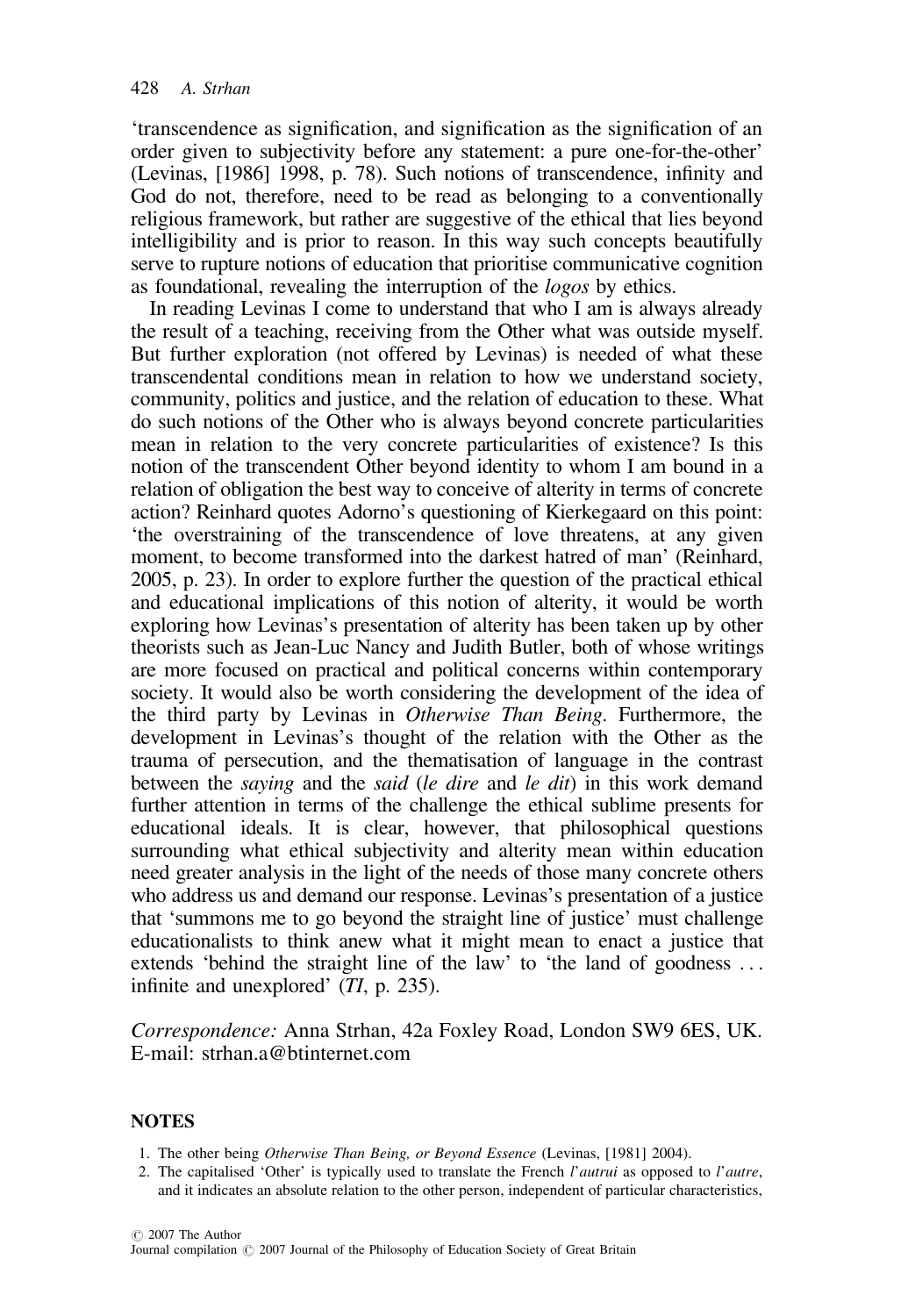of factors that might differentiate this person from that person. The usage is not entirely consistent.

- 3. 'Desire' for Levinas means desire for the absolutely other, a metaphysical desire which can never be satisfied, as opposed to the kinds of desires we can satisfy, and thus denotes a movement outwards, towards the absolutely Other, and the capitalisation of this term indicates this particular sense. This notion of metaphysical desire could be distinguished from 'desire' that aims to bring the Other into the field of the same, or aims at the synthesis of self and Other. Desire for Levinas must maintain the alterity of the Other as beyond possession. He outlines this sense of Desire as follows: 'The idea of the Infinite is Desire. It paradoxically consists in thinking more than what is thought and maintaining what is though in this very excess relative to thought—in entering into a relationship with the ungraspable while guaranteeing its status of being ungraspable' (Levinas, 1996, p. 55).
- 4. Nigel Tubbs, in 'From the 'Philosophy of the Teacher' to the Suppressed Concept of the Other in Modernity,' a paper delivered at the PESGB conference in March 2007, challenged Levinas on this idea, arguing that the Other is a fundamental concept in the philosophy of modernity. He suggests that to 'know thyself' is to know the Other. While his thesis is provocative and there is much that is useful in the concept of oneself as an Other, his notion that the Other is vulnerable for Levinas whereas I am not goes against Levinas's emphasis in Otherwise than Being that I also am vulnerable, and that it is only as one who is vulnerable that I can myself give.
- 5. It would be interesting to explore further the ways in which Plato's good beyond being, as acknowledged by Levinas, allows for alterity, or whether the Other is still subsumed in the self in our relation to the Good. Levinas suggests that the notion of desire presented in Diotima's speech in the Symposium is a form of incest, while at the same time pointing out that Plato presents discourse as discourse with God in the Phaedrus and thus suggesting that 'metaphysics is the essence of language with god; it leads above being' (Levinas, TI, p. 297). The relationship between self, Other and teaching in Plato is complex and deserves further attention.
- 6. Sharon Todd also uses the phrase 'bringing me more than I contain' in Learning from the Other: Levinas, Psychoanalysis and Ethical Possibilities in Education (2003), as the title of a chapter in which she explores the relation between ethics and the curriculum.
- 7. The 'epiphany of the face', which functions in Levinas as a kind of metonym for the relation to the Other, refers to the way that this relation always goes beyond what is to be understood phenomenologically. To see a face as a human face is not to arrive at a conception of the interiority of the human being on the evidence of the appearance of the nose, mouth, eyes ...; the relation to interiority is always prior. The face is what you see when you do not see the colour of a person's eyes.
- 8. Heidegger, for example, in 'Language' objects, in similar vein, to the way that language is commonly viewed primarily as a means of communication: 'The current view declares that speech is the activation of the organs for sounding and hearing. Speech is the audible expression and communication of human feelings' (Heidegger, [1971] 2001, p. 190).
- 9. Although this notion of non-reciprocity in Levinas perhaps does leave open the possibility that Derrida suggests in Writing and Difference, that there is a metaphysical symmetry of asymmetries in the relation between self and Other: 'That I am also essentially the other's other, and that I know I am, is the evidence of a strange symmetry whose trace appears nowhere in Levinas's descriptions. Without this evidence, I could not desire [or] respect the other in ethical dissymmetry.' (Derrida, [1978] 2003, p. 160)
- 10. For example: 'The way the object is posited as a theme offered envelops the instance of signifying—not the referring of the thinker who fixes it to what is signified (and is part of the same system), but the manifesting of the signifier, the issuer of the sign, an absolute alterity which nonetheless speaks to him and thereby thematizes, that is, proposes a world'  $(TI, p. 96, T. 96)$ emphasis added).
- 11. Unless the Other speaks of himself, in which case, as Levinas writes, 'then he would announce himself as signified and consequently as a sign in his turn' (ibid.).
- 12. In the Kantian sense, where spontaneity, which refers to what comes from within me, contrasts with experience, which comes from outside.
- 13. Freud in Civilisation and Its Discontents provides an example of an attitude that rejects the notion of responsibility towards that which is Other: 'If I love another person, he must in some way deserve it . . . He deserves it if, in certain important respects, he so much resembles me that in him I can love myself. He deserves it if he is so much more perfect than myself that I can love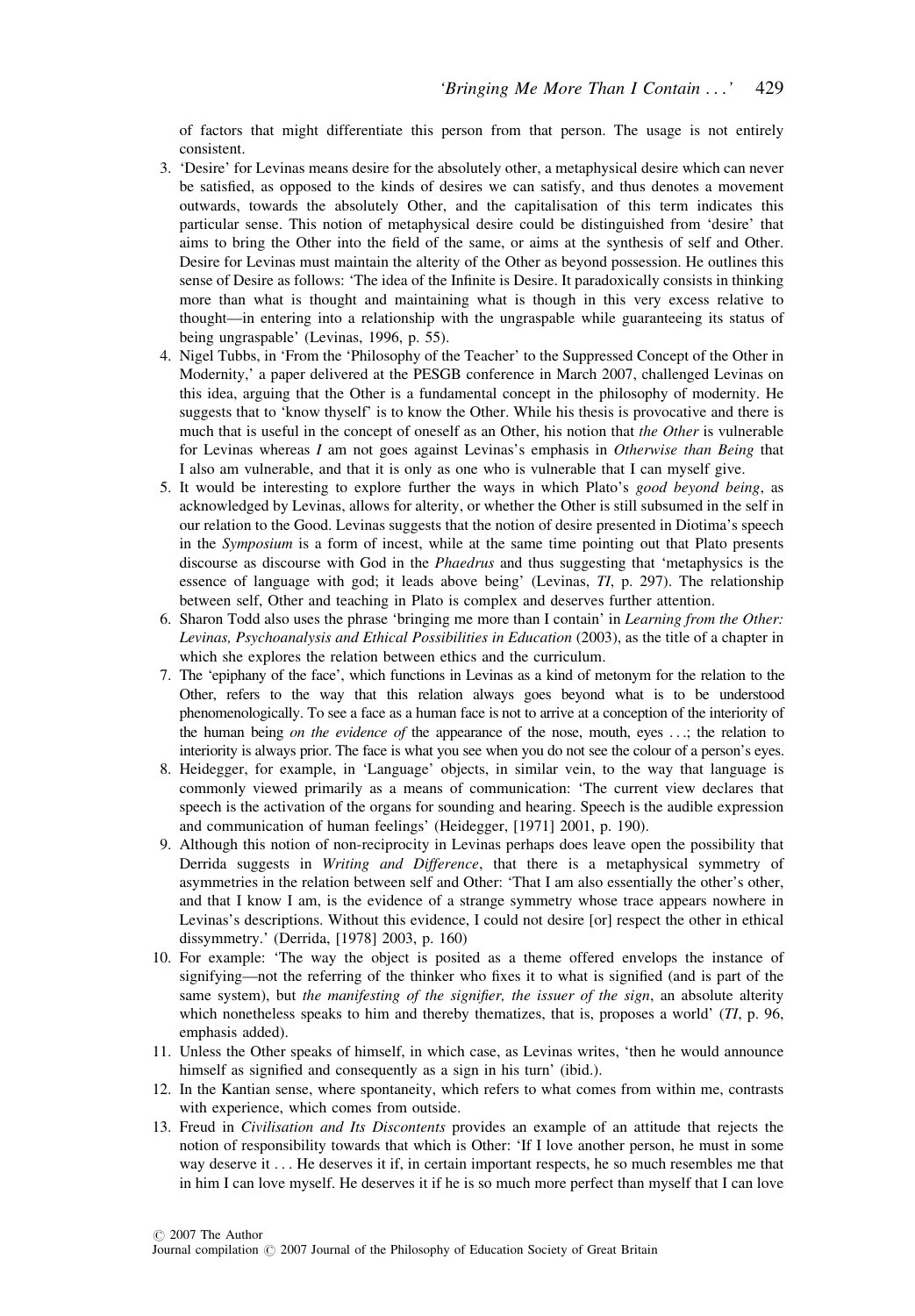#### 430 A. Strhan

in him an ideal image of myself . . . But if he is a stranger to me and cannot attract by any merit of his own or by any importance he has acquired in my emotional life, it becomes hard for me to love him. Indeed, it would be wrong of me to do so, for my love is prized by my family and friends as a sign of my preference for them; to put a stranger on a par with them would be to do them an injustice. Yet if I am to love him, with this universal love—just because he is a creature of this earth, like an insect, an earthworm or a grass-snake, and certainly not as much as the judgement of my reason entitles me to reserve for myself. What is the point of such a portentous precept if its fulfilment cannot commend itself as reasonable?' (Freud, 2002, pp. 46–47)

- 14. This appears in his work as early as 1949 with the publication of En découvrant l'existence avec Husserl et Heidegger.
- 15. There is not scope here to explore fully the 'dialogue' between Buber and Levinas. The most helpful treatment of this is Robert Bernasconi's 'Failure of Communication as a Surplus: Dialogue and Lack of Dialogue between Buber and Levinas' (Bernasconi, [1988] 1998).

#### **REFERENCES**

Bauman, Z. (1993) Postmodern Ethics (Oxford and Cambridge, MA, Blackwell).

- Bernasconi, R. (1989) Re-reading Totality and Infinity, in: A. B. Dallery and C. E. Scott (eds) The Question of the Other (New York, SUNY Press).
- Buber, M. [1947] (2002) Between Man and Man, R. G. Smith, trans., M. Friedman, intro. (London and New York, Routledge).
- Davis, C. [1996] (2004) Levinas: An Introduction (Cambridge, Polity Press).
- Derrida, J. [1978] (2003) Writing and Difference, A. Bass, trans. (London and New York, Routledge).
- Dewey, J. [1916] (1930) Democracy and Education: An Introduction to the Philosophy of Education (New York, Macmillan).
- Freud, S. (2002) Civilisation and Its Discontents, D. McLintock, trans. (London, Penguin Classics).
- Heidegger, M. [1971] (2001) Poetry, Language, Thought, Albert Hofstadter, trans. (New York, Harper Collins).
- Levinas, E. (1949) En découvrant l'existence avec Husserl et Heidegger (Paris, Vrin).
- Levinas, E. [1969] (2004) Totality and Infinity, A. Lingis, trans. (The Hague, Martinus Nijhoff Publishers).
- Levinas, E. [1981] (2004) Otherwise than Being, A. Lingis, trans. (The Hague, Martinus Nijhoff Publishers).
- Levinas, E. [1986] (1998) Of God Who Comes to Mind, B. Bergo, trans. (Stanford, CA, Stanford University Press).
- Levinas, E. (1988) 'The Paradox of Morality', an interview conducted by Tamra Wright, Peter Hughes and Alison Ainley, A. Benjamin and T. Wright, trans. in: R. Bernsconi and D. Wood (eds) The Provocation of Levinas: Rethinking the Other (London and New York, Routledge).
- Levinas, E. (1996) Basic Philosophical Writings, A. T. Peperzak, S. Critchley and R. Bernasconi, eds (Bloomington and Indianapolis, Indiana University Press).
- Levinas, E. (1998) Collected Philosophical Papers, A. Lingis, trans. (Pittsburgh, Duquesne University Press).
- Llewelyn, J. (2002) Levinas and Language, in: S. Critchley and R. Bernasconi (eds) The Cambridge Companion to Levinas (Cambridge, Cambridge University Press).
- Nordenbo, S. E. (2003) Bildung and the Thinking of Bildung, in: L. Løvlie, K. P. Mortensen and S. E. Nordenbo (eds) Educating Humanity: Bildung in Postmodernity (Oxford, Blackwell Publishing).
- Reinhard, K. (2005) Toward a Political Theology of the Neighbor, in: S. Zižek, E. L. Santer and K. Reinhard (eds) The Neighbor (Chicago, University of Chicago Press).
- Standish, P. (2001) Data Return: The Sense of the Given in Educational Research, Journal of Philosophy of Education, 35.3, pp. 497–518.
- Standish, P. (2007) Levinas and the Language of the Curriculum, in: D. Egéa-Kuehne (ed.) Levinas and Education: At the Intersection of Faith and Reason (London, Routledge), pp. 56–66.
- Todd, S. (2003) Learning from the Other: Levinas, Psychoanalysis and Ethical Possibilities in Education (New York, SUNY Press).

 $\odot$  2007 The Author